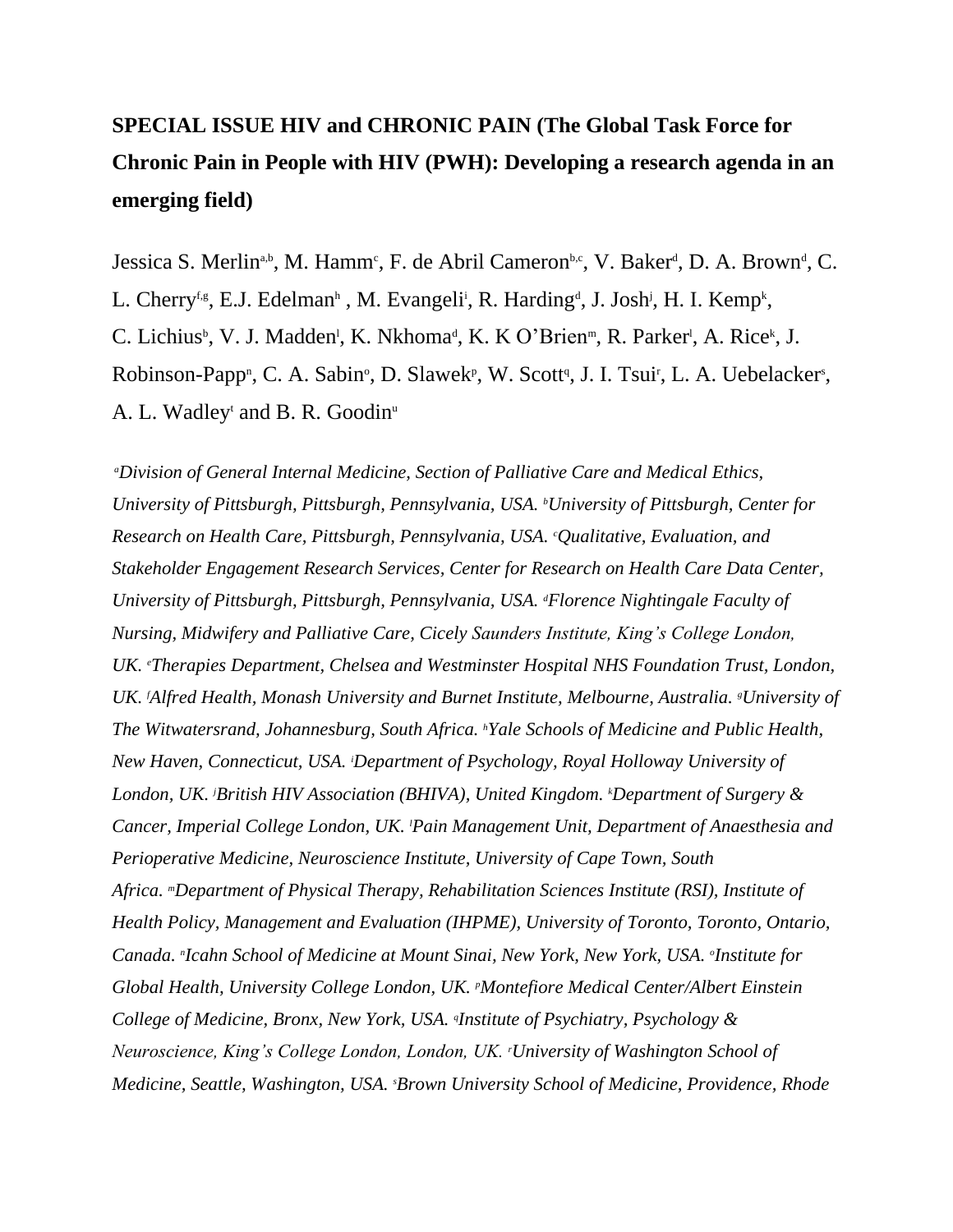*Island, USA. <sup>t</sup>Brain Function Research Group, School of Physiology, Faculty of Health Sciences, University of the Witwatersrand, Johannesburg, South Africa. <sup>u</sup> Department of Psychology, University of Alabama at Birmingham, Birmingham, Alabama, USA.*

Please contact Jessica Merlin for correspondence and for requests for reprints: jsmerlin@upmc.edu

**Word Count:** 4517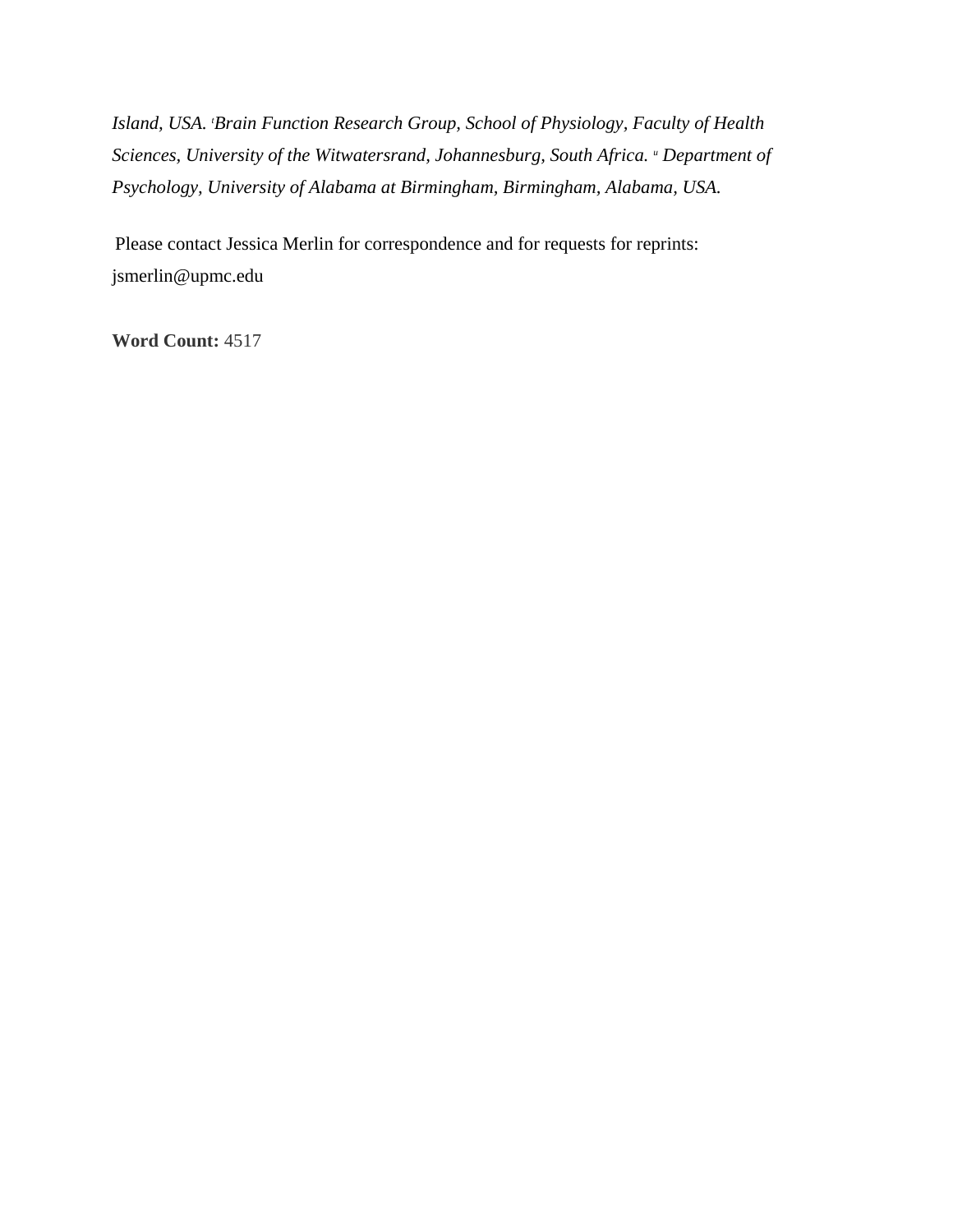## **The Global Task Force for Chronic Pain in People with HIV (PWH): Developing a research agenda in an emerging field**

Chronic pain is a common comorbidity in people with HIV (PWH), with prevalence estimates ranging from 25-85%. Research in this area is growing, but significant gaps remain. A Global Task Force of HIV experts was organized to brainstorm a scientific agenda and identify measurement domains that will be critical to advancing research in this field. Hybrid quantitative and qualitative approach. Experts were identified through literature searches and snowball sampling. Two online questionnaires were developed by a group of Task Force members. Questionnaire 1 asked participants to identify the most important knowledge gaps in the field of HIV and chronic pain and identify the most important measurement domains in studies of chronic pain in PWH. Responses were ranked in order of importance in Questionnaire 2, which was followed by a group discussion. Twenty-nine of the 31 Task Force members who were contacted completed Questionnaire 1, 25 completed Questionnaire 2, and 21 participated in the group. Many important clinical and research priorities emerged, including the need to examine etiologies of chronic pain in PWH and how those etiologies compare to those of chronic pain in the general population. Pain-related measurement domains were discussed, with a primary focus on domains that could be assessed in a standardized manner across various cohorts that include PWH in different countries. We collaboratively identified clinical and research priorities, as well as gaps in standardization of measurement domains, that can be used by Task Force and other investigators to move the field forward.

Keywords: HIV, pain, opioid, global health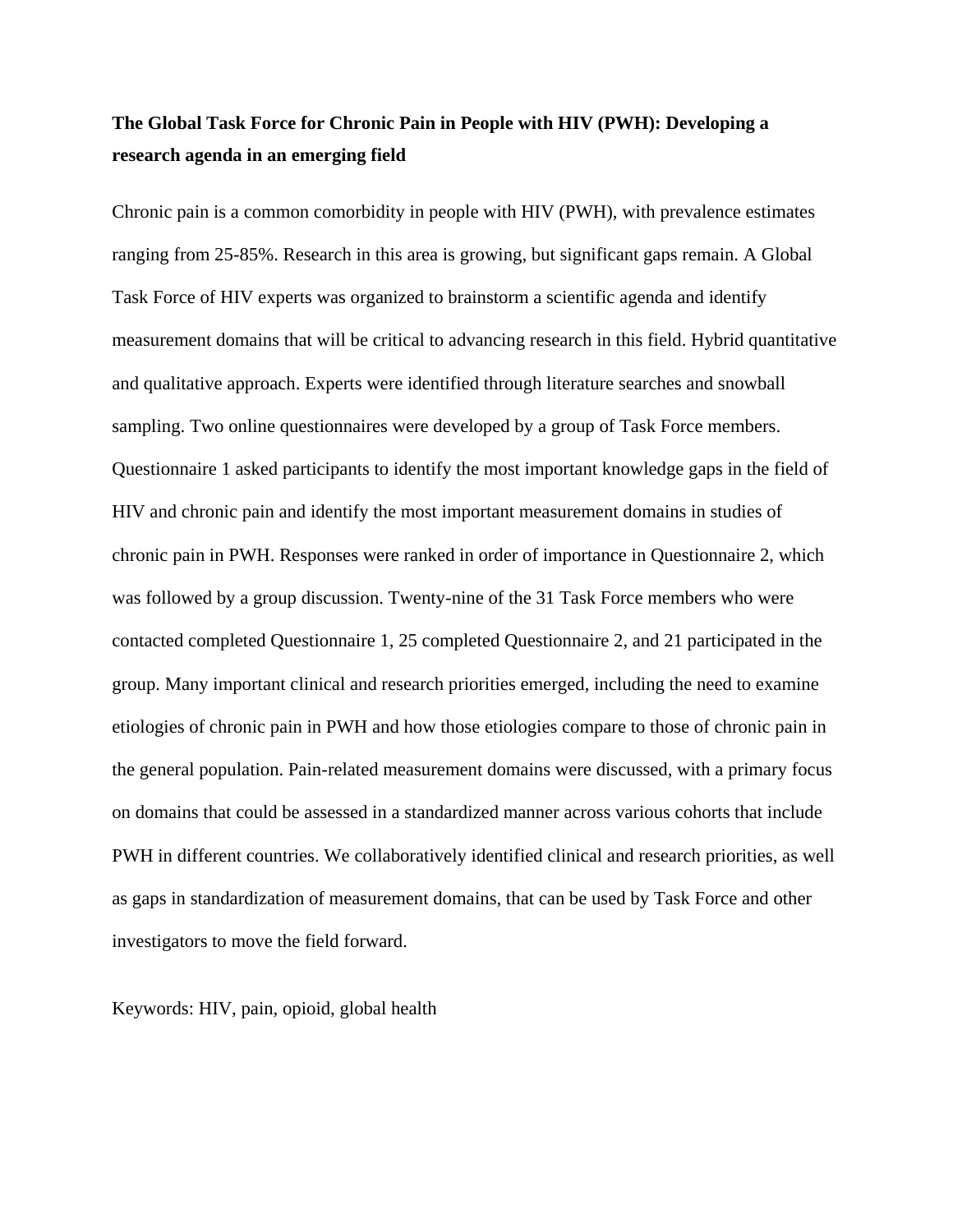### **Introduction**

Chronic pain is a common comorbidity that negatively affects the health-related quality of life of people with HIV (PWH) globally. Prevalence estimates of chronic pain in PWH range from 25%-85% depending on the cohort studied, which is higher than estimates in the general (i.e., non-HIV) population (Dahlhamer, 2016; Fayaz, Croft, et al., 2001; National Department of Health, 2019; Sharma, Hoover, et al., 2018; Sabin, Hardin, et al., 2018; Merlin, Long, et al., 2018; Merlin, Westfall, et al., 2018; Merlin, Cen, et al., 2012). Chronic pain in PWH is associated with greater odds of impairment in physical function, more mental health problems (Scott, Arkuter, et al., 2018), and in some patients, suboptimal adherence to antiretroviral therapy, poor retention in HIV care, lower likelihood of virologic suppression, depression, suicidal ideation, and disability (Merlin, Long, et al., 2018; Merlin, Westfall, et al., 2013, Kietrys, Myezwa, et al., 2019) including missed days of work/education (Scott, Arkuter, et al., 2018).

HIV clinical and research communities have increasingly recognized chronic pain as an important comorbidity. For example, the Infectious Diseases Society of America / HIV Medical Association released guidelines for the care of chronic pain in PWH in 2018, recommending universal screening for chronic pain in PWH, among other strategies for diagnosis and management. The most recent UK Standards of HIV Care co-produced by HIV health professionals and community members stipulate that routine pain assessment should be conducted (British HIV Association, 2018). Additionally, leaders in HIV have proposed a global focus on health-related quality of life. Building on the UNAIDS 90-90-90 campaign (90% of PWH diagnosed, on treatment, and virologically suppressed), Lazarus et al. have proposed a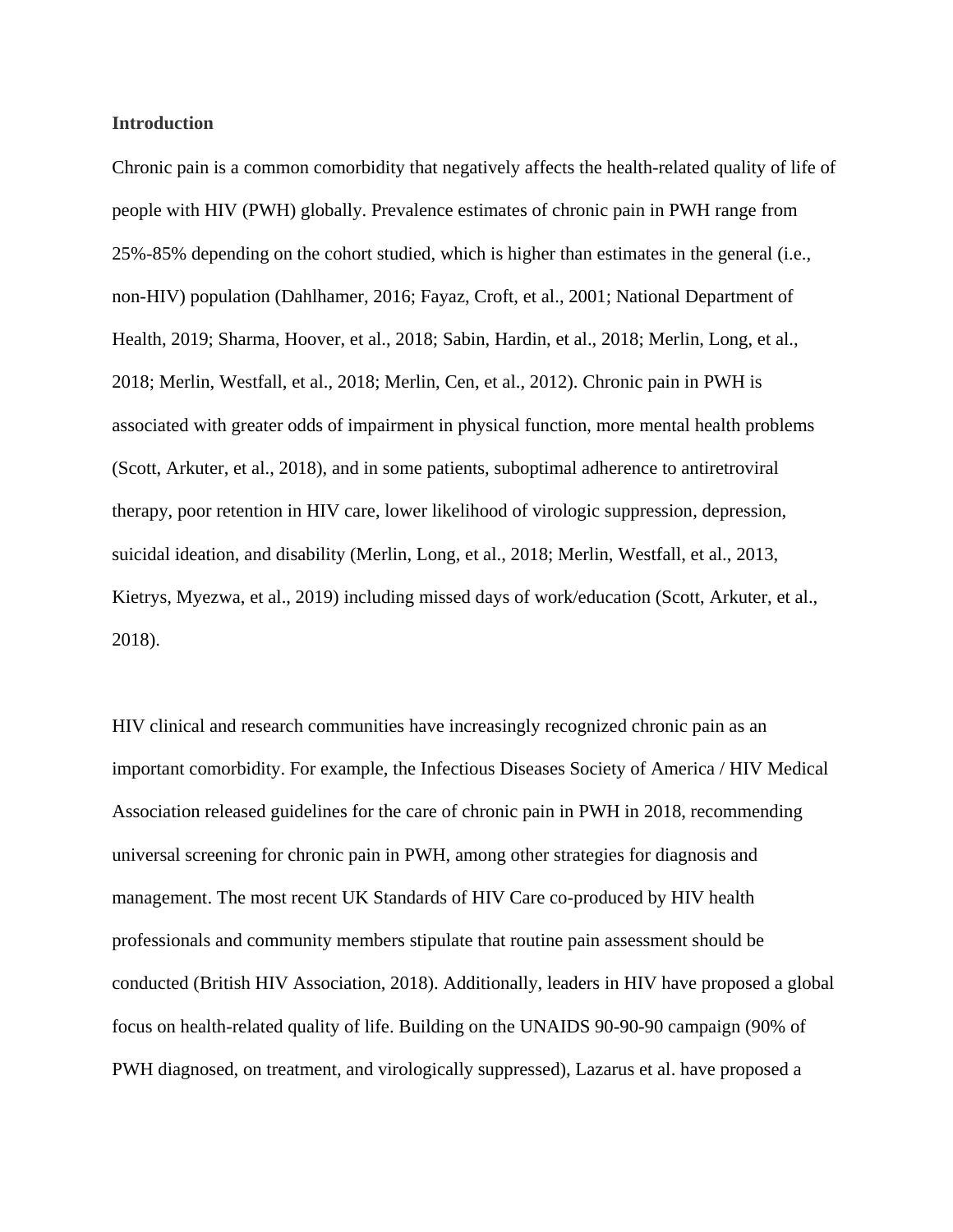"fourth 90" to address factors that heavily impact quality of life, explicitly including noncommunicable diseases, mental health, and pain (Lazarus, Safreed-Harmon, et al., 2016; Fredericksen, Edwards, et al., 2015). Indeed, PWH have, themselves, identified pain as one of the priority outcomes to be measured and addressed in routine HIV care (Bristowe, Clift, et al., 2019).

There is currently an incomplete understanding of whether and why PWH are at higher risk of developing chronic pain than people without HIV. Further, the etiological mechanisms involved in pain generation and maintenance for PWH remain unclear. Pain is a biopsychosocial phenomenon (Merlin, Zinski, et al., 2014) and comparison of the pain experience of PWH in different social contexts globally may also provide unique insights into geographical and cultural influences on pain for PWH. Such global research efforts will also require renewed attention to the relevance and utility of pain assessment approaches in the different settings to be studied, which are likely to vary substantially in many ways, including participant literacy, language, culturally acceptable questions, interpretation of medical terms (e.g. depression) and access to PWH who are willing to participate in research activities (Bruce, Merlin, et al., 2017). Proper assessment of pain is arguably the cornerstone to providing effective pain management. Lack of contemporary understanding regarding the types of chronic pain that affect PWH, and how best to assess them, may have thus far impeded research focused on pain management best practices for PWH.

Despite the large clinical need in this area, evidence-based guidance for how to optimally manage chronic pain in PWH has been slow to emerge. For example, a recent systematic review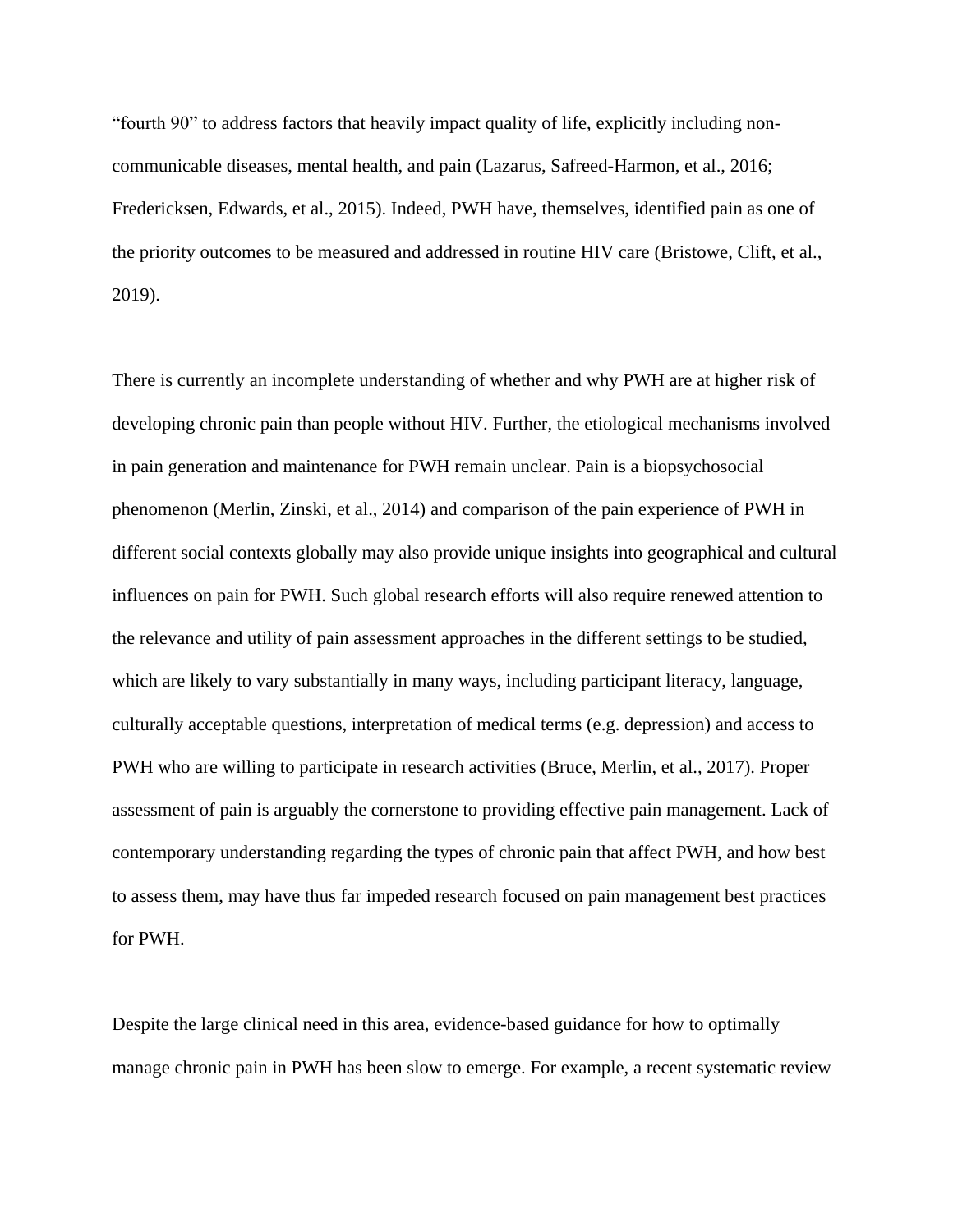found only 11 mostly low and very low-quality studies that addressed the key issue of chronic pain management in PWH. At present, pharmacologic pain treatment options, including opioid medications, appear to have limited efficacy for managing the chronic pain of many PWH (Merlin, Westfall, et al., 2018). Psychological approaches to chronic pain management in PWH have demonstrated initial promise (Hsieh, Shannon, 2016); however, the full potential of this treatment modality to yield positive outcomes remains unclear. There is emerging evidence to suggest that physical therapy and self-management interventions delivered online, face-to-face, or in group-based formats may be effective for improving pain and physical symptoms in PWH (Kietrys, Galantino, 2018). There remains a significant clinical need, however, for additional high-quality clinical trials addressing pain management techniques for chronic neuropathic and non-neuropathic pain in PWH.

To address the gap between clinical need and evidence, we organized a Global Task Force on Chronic Pain in PWH. The Task Force's aim is systematically to advance clinical care and science of this field through multinational, interdisciplinary collaboration and fostering community partnerships. To accomplish this, our objectives are to 1) Develop a scientific agenda that identifies the important gaps in knowledge in the field, including basic, translational, clinical and health services research; 2) Identify core measures that should be used across cohorts and countries to provide standardization in the field; 3) Using 1 and 2, promote research on chronic pain within existing, established HIV cohorts and clinical trials; 4) Initiate collaborations to answer research questions in this field that are ideally accomplished by recruiting from geographically diverse sites, and 5) Promote clinical care that is grounded in this emerging body of research and existing literature on chronic pain in other populations.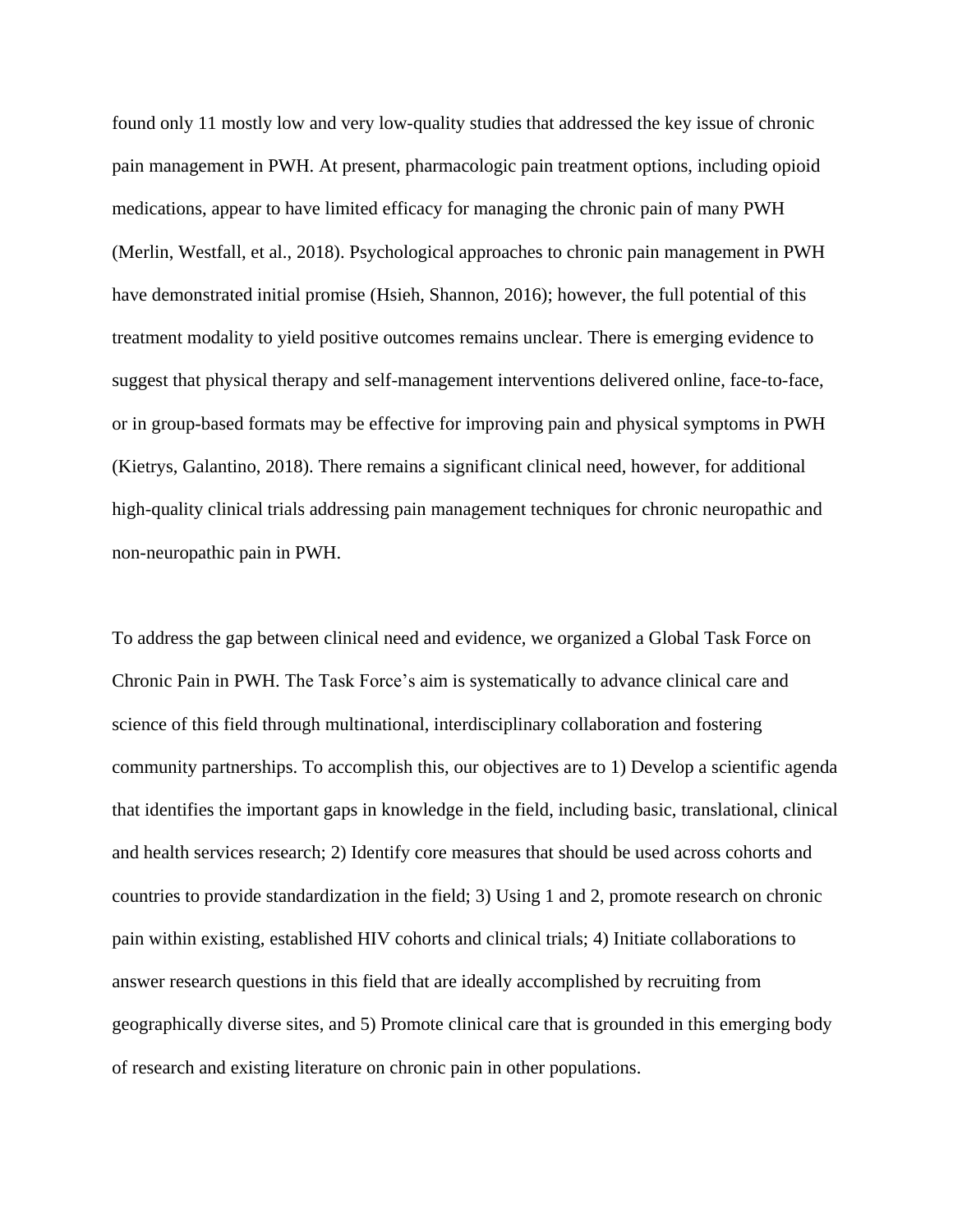Here, we describe how our Task Force has addressed the first and second steps, developing a scientific agenda and identifying measurement domains. Our aim was to approach these steps in a systematic way, and in a way that would serve as a foundation for our future work (including steps 3-5).

### **Methods**

#### *Participant recruitment*

We identified Task Force members through snowball sampling from an initial group of investigators (JSM, BRG, RP, AW, HK, WS) and literature searches. The target population was experts in HIV and chronic pain globally, based on active clinical work, research, leadership, or community engagement in the field. All Task Force members were eligible to complete the questionnaires and participate in the group discussion, and were permitted to complete any number of these tasks. Two Task Force members were added after the online questionnaires had been completed, and therefore, were only eligible to complete the group discussion.

### *Study design*

Questionnaires were conducted online in June – July 2019 using Qualtrics (Provo, UT). Questionnaires were conducted anonymously to minimize social desirability bias. Questionnaire 1 was an open-ended brainstorming task in which participants were asked to 1) identify the most important knowledge gaps in the field of HIV and chronic pain and 2) identify the most important domains to measure in studies of chronic pain in PWH, which could include pain, or related domains that are important to consider in PWH who have pain. Based on these results, Questionnaire 2 asked participants to 1) rank the knowledge gaps in terms of improving care and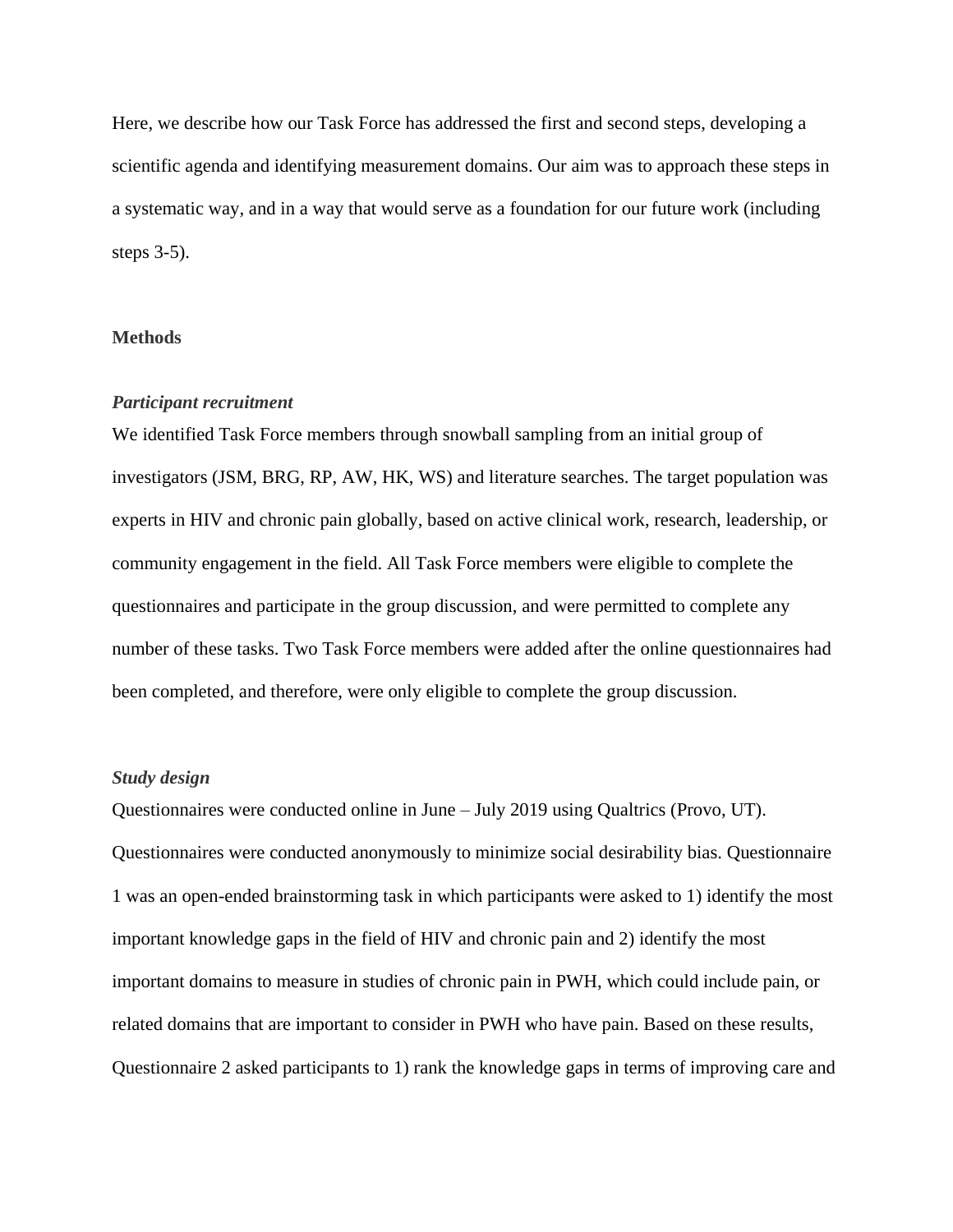advancing the science, and 2) select the 10 most and 10 least important domains, acknowledging that some would be more important for baseline measurement and some would be more important for outcome measurement (see Supplemental Content for full questionnaires). To further investigate and clarify findings from the questionnaires, a group discussion was held at the in-person Task Force meeting held at the AIDSImpact conference in London, United Kingdom, on July 31, 2019. The discussion was facilitated by an experienced qualitative researcher (F.C.). Participants were allowed to join the group discussion in person or by phone, and were not required to stay for the entire session, which was scheduled for a 5-hour block during the conference and took 3½ hours to complete. The group discussed important topics and outcome domains to be studied such as prevalence and etiologies of chronic pain, psychosocial factors that impact chronic pain, and clinical treatment and management of chronic pain. Relevant research methods as well as approaches to operationalize research questions were also discussed.

The group discussion was confidential but not anonymous, as it was conducted in person and by phone. This also provided the opportunity to collect basic demographic information: degree, country, role (e.g., researcher). Due to the collaborative nature of this work, participants in the Task Force are included as co-authors. In an attempt to protect confidentiality in this context, all questionnaire and group discussion results presented below are presented without any accompanying demographic information.

This study was reviewed by the University of Pittsburgh Institutional Review Board and was granted exempt status.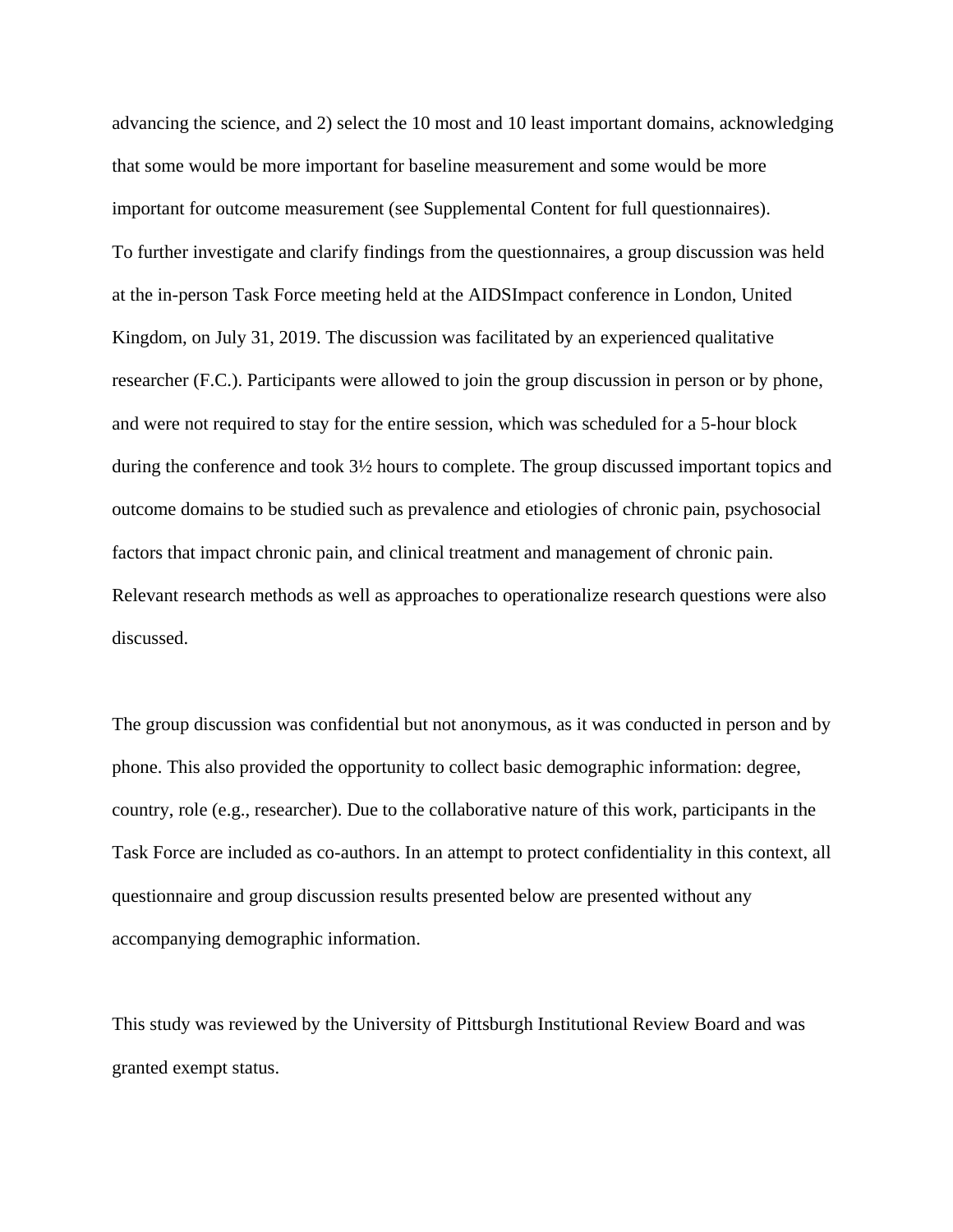### *Analysis*

Questionnaire 1 free text responses were analyzed by the study's lead qualitative investigator (MH) using a conventional content analysis approach, in which the analyst sorts content into categories derived from the original text (O'Brien, Hanna, et al., 2019). We chose this approach because participants were asked to brainstorm knowledge gaps and measurement domains rather than provide open-ended commentary; because of the one-sided online format, we were unable to probe participants further about their responses. Therefore, we anticipated the results would take the form of straightforward content rather than higher-level themes. Questionnaire 1 results were grouped into common research topics and measurement domains.

In Questionnaire 2, participants were asked to rank topics and domains in terms of their importance. The rankings were then presented to group discussion participants. The group discussion was audio-recorded and audio-coded by two qualitative investigators (JSM, who was part of the group discussion, and FC, who led the group discussion) who listened to the audio recording, coded the audio in 10-minute segments with the assistance of Express Scribe, and analyzed it, also using a conventional content analysis approach (Hsieh, Shannnon, 2016). Specifically, we identified codes that clarified or added to the questionnaire results, and new codes that arose. These codes are presented below.

### **Results**

Twenty-nine of the 31 (94%) Task Force members who were contacted completed Questionnaire 1. Table 1 lists all knowledge gaps identified, and Table 2 lists all measurement domains.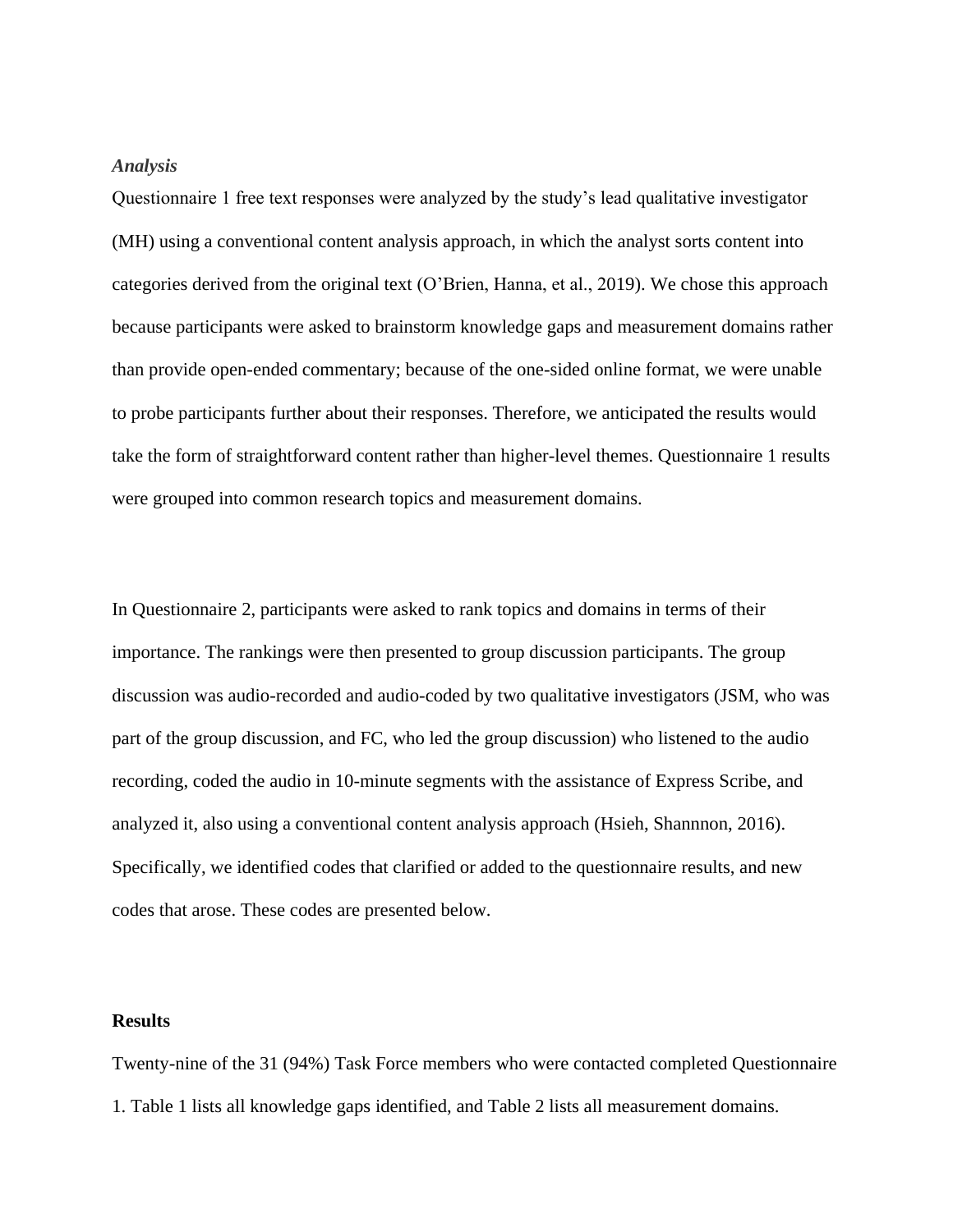Twenty-five of the 29 (86%) participants who completed Questionnaire 1 completed Questionnaire 2. Table 3 summarizes Questionnaire 2's ranking/selection results. For example, best practices in chronic pain management, etiologies of chronic pain in PWH and if they are different from those in the general population, and evaluation of the relevance of animal models of chronic pain in PWH were identified as knowledge gaps, but rankings of importance varied. The group discussion included 21 participants. Most participants (15) attended in person. Participants included the following categories (not mutually exclusive): physicians (6), researchers (19: 17 clinical only, 1 basic science only, 1 basic science and clinical), and a lay patient advocate who is an HIV organization advisory board member and also has both HIV andn chronic pain. Participants were from the US, UK, South Africa, Canada, and Australia.

The group discussion was conducted in three sections, and results are presented by section: clinical priorities, research priorities, and measurement domains. Patient involvement, a recurrent theme throughout the group discussion, is discussed separately.

#### *Clinical priorities*

### *Screening*

Participants noted that all priorities on the list were important, and that prioritizing was difficult. Some participants were surprised that encouraging clinicians to employ universal screening for chronic pain in PWH was ranked so low (6/10, see Table 2). Several reasons were given why screening should be a high priority, including Infectious Diseases Society of America guidelines that recommend universal pain screening in PWH, and widespread acceptance that pain is under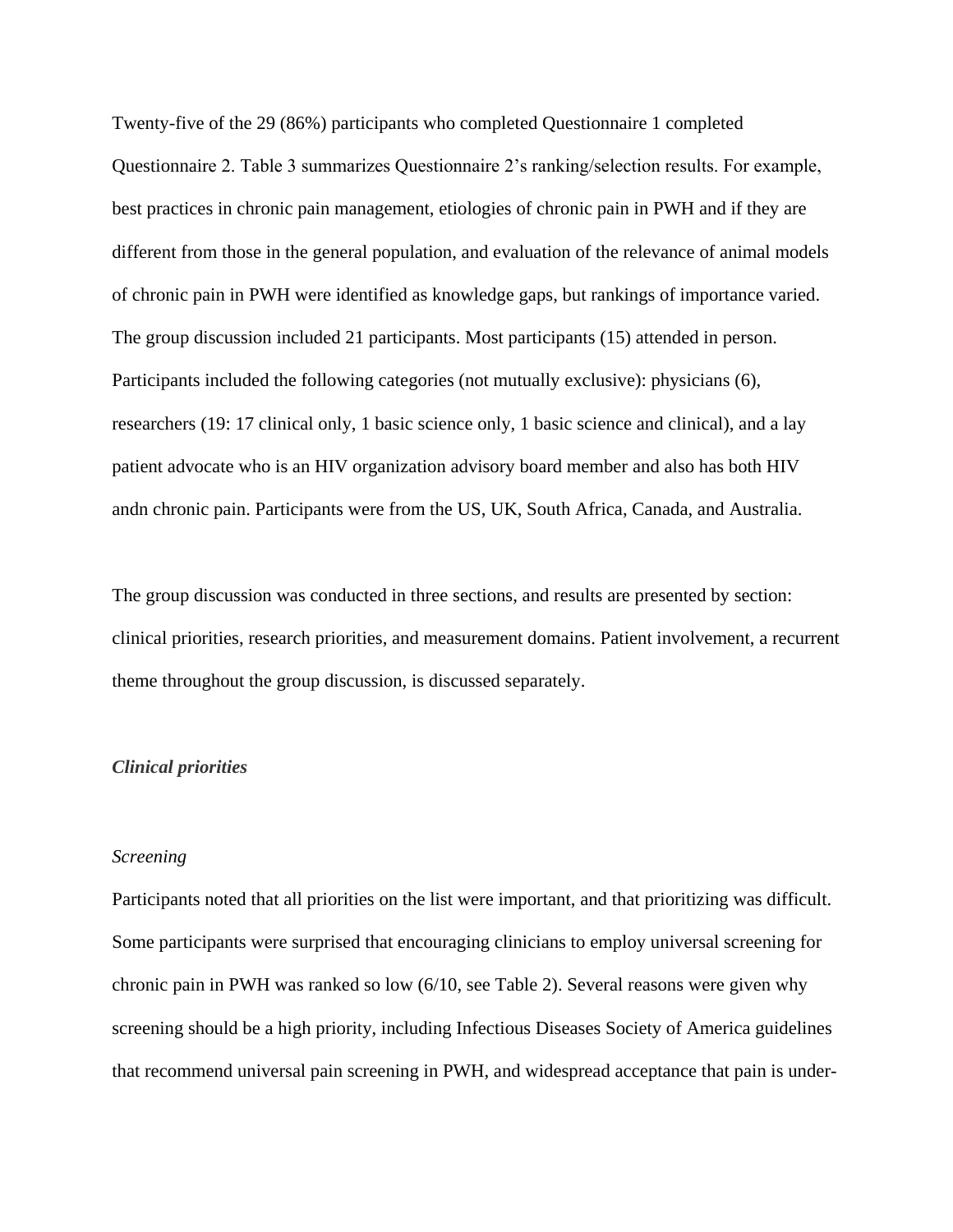recognized, making screening of particular importance. However, reasons were also given why universal screening may have been devalued. These include: 1) a perception that pain is a condition that patients will bring to attention to clinicians, obviating the need to screen; 2) HIV clinicians are under time pressure during brief appointments and consider pain to be a lower priority issue; 3) lack of clarity of who bears responsibility for screening for and treating pain (e.g., HIV specialists vs. general practitioners); and 4) a perception that screening tools including questions about pain severity are subjective and therefore not rigorous. To this final point, one participant said,

"It's relatively straightforward to measure someone's lipids, and then if they're abnormal give a statin…If you've got a 10-minute slot with someone and there [are] quite a few priorities, probably the last thing you want to touch on is something…complicated and [for which] you don't know what to do."

Also, participants noted that screening may be underutilized because a diagnosis of chronic pain often does not lead to specific pain treatments, as there are few high-impact evidence-based treatments that are widely available. One participant offered the counterview that sometimes screening and diagnosis themselves can be therapeutic, particularly if the clinician offers empathy and understanding of the challenges of a chronic pain diagnosis. As one participant put it,

"Offering empathy and understanding is not offering nothing."

### *Delivering pain management across contexts*

Since research on chronic pain in PWH, particularly regarding interventions, has been sparse, participants discussed the importance of relying on the general literature until more research is done. One participant suggested relying on general low back pain literature since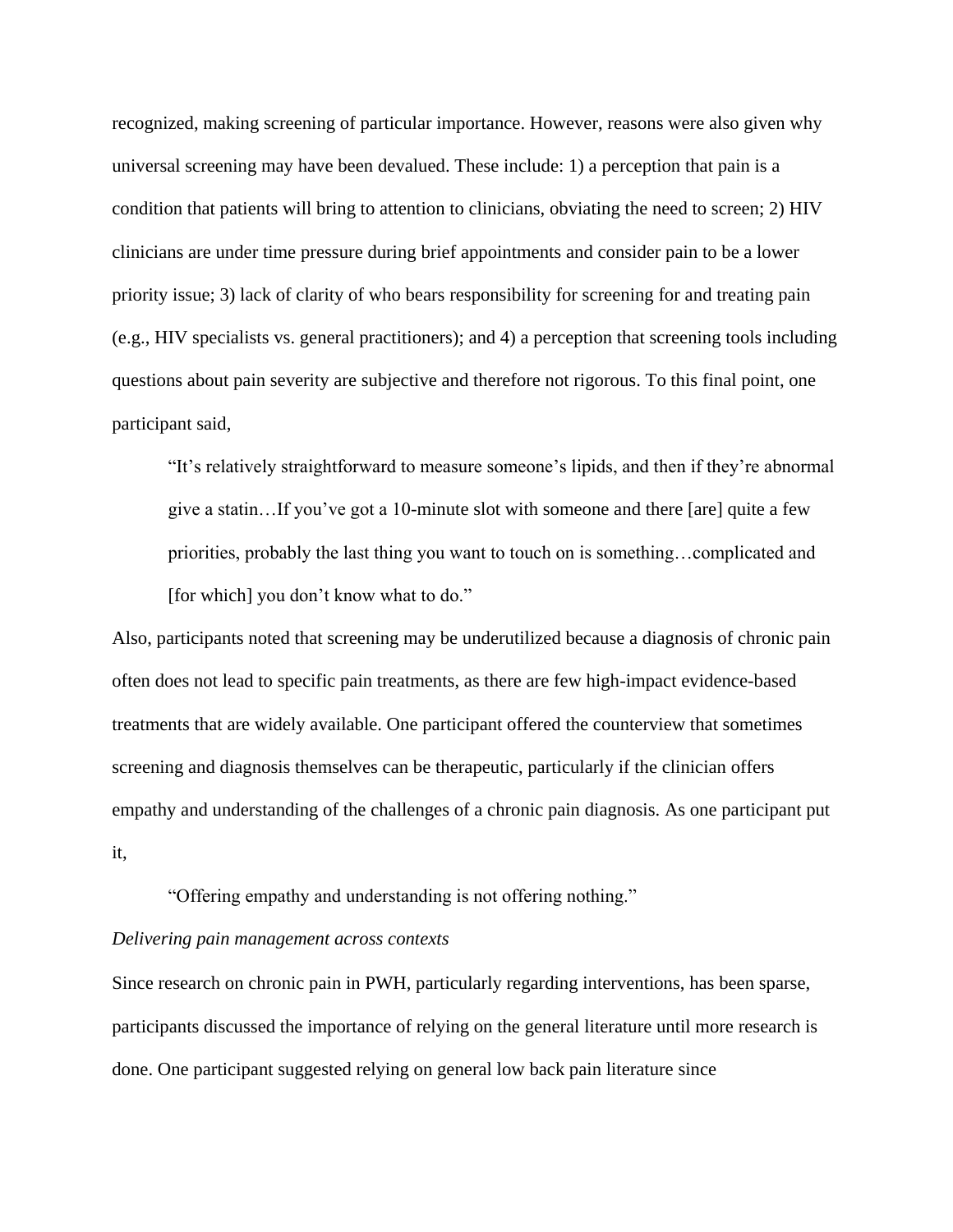"we don't have anything to suggest that it shouldn't work in our patients with HIV." Participants reflected on a desire among clinicians to offer some kind of treatment, even if it is not very effective and causes side effects. The lay patient advocate stated,

"I have heard 3 … eminent people from a [notable organization] saying "well you've got to give them something…ok, it's only 3% effective." No you haven't. You know? Because it's something, it's going to cause more problems and if you have pain, depression can set in because you're trying everything, you're being good as gold, you're taking the maximum dose of [your medication], you can barely speak, but you don't hurt!"

For interventions that were implemented, participants discussed the importance of knowing who provides front-line care in different settings. For example, in some parts of sub-Saharan Africa, HIV and related care is provided primarily by nurses, whereas in the UK, HIV specialist care is routinely provided by physicians or other clinical HIV specialists, with primary care-related complaints including pain referred back to the General Practitioner. A lack of pain specialists was noted in every setting.

### *Perception of pain within the medical community*

Participants discussed the perception of chronic pain as compared to other medical conditions. Specifically, one participant described a "hierarchy of respectability of medical conditions" in which pain occupies a low spot. This hierarchy is

"reflected in the education of healthcare students…[and] in the knowledge of our colleagues."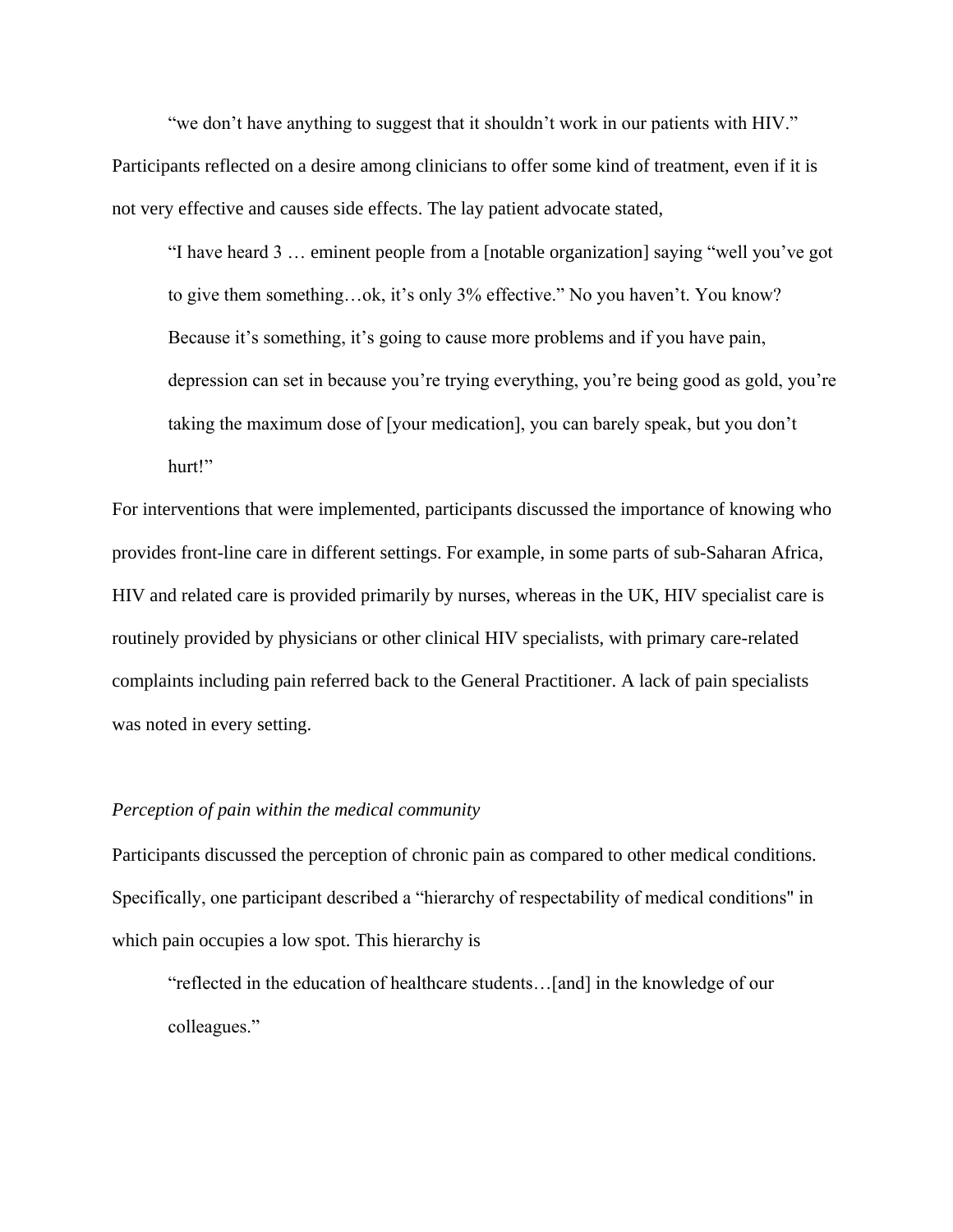Another participant noted that clinicians may "actively avoid" addressing chronic pain because of a kind of "trauma," caused in part by opioids, in which clinicians are caught between feeling helpless and guarding against being manipulated.

While there are chronic pain-specific guidelines that address PWH, chronic pain is noticeably absent from some HIV guidelines, something that participants felt the Task Force could help address.

### *Research Priorities*

People generally agreed that the topics identified by the questionnaire (see Table 3) are the important research topics in the field. However, additional research priorities and further discussions arose in addition to what is presented in Table 3:

### *Characterizing pain etiology and mechanisms*

- Whether seroconverter cohorts may be used to understand the etiology of chronic pain in PWH; specifically, whether there is something biological or physiological that happens around the time of acquiring HIV that causes pain.
- Whether pain in PWH is different in those who were diagnosed late and therefore not started on treatment until symptomatic, or in those who had low CD4 counts and then were exposed to antiretroviral therapy (ART) with painful side effects, compared to those who are diagnosed early and start ART immediately.

*Novel therapeutic targets and pain management in complex populations*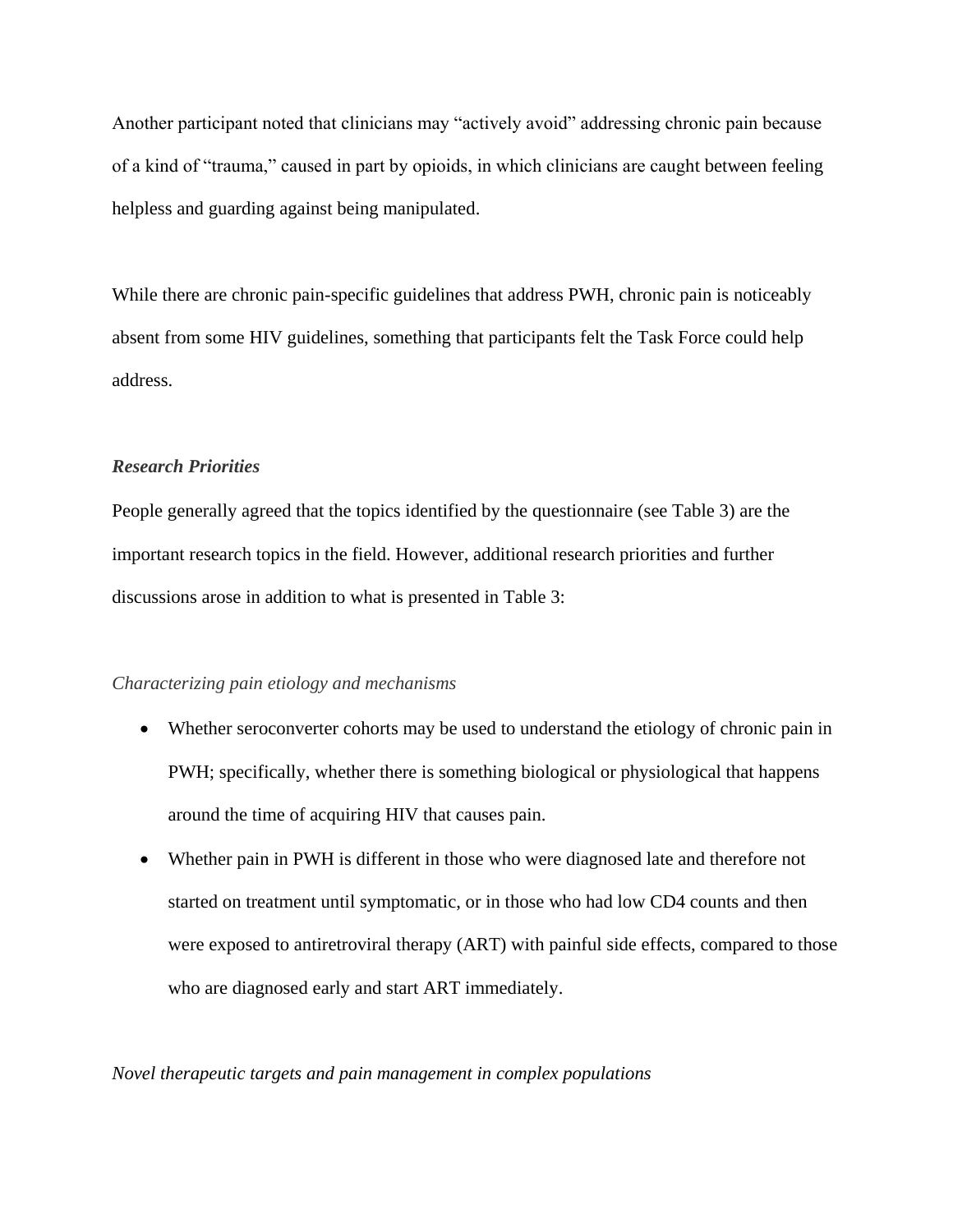Participants agreed that future studies should investigate the role of cannabis in PWH and should be sure to include individuals with complex needs such as severe mental illness.

### *Implementation science*

- For any of the research topics, participants repeatedly discussed the importance of related implementation science questions. They noted that implementation strategies must be tailored to front-line HIV health care workings and to the practitioner treating the pain; that, in regard to training opportunities, it may be better to offer training at conferences or on the ground, depending on one's ability to travel; and that, evidence-based nonpharmacologic therapies much continue to be investigated and disseminated, and may differ for different types of pain. Important implementation science challenge identified was the lack of access to evidence-based non-pharmacologic therapies such as physiotherapy/physical therapy and behavioral approaches. It was noted that the HIV field has had great success in implementing life-saving antiretroviral therapy globally and could leverage its expertise in implementation science to implement changes in chronic pain care.
- Participants also noted that, regardless of the type of clinician targeted, any change in the way pain care is delivered would need to involve a change in clinician behavior. This is a double-edged challenge, in that some clinicians may need to be taught how to treat pain, while others may need motivation and encouragement to overcome the "dread" that may accompany the difficult task of managing chronic pain.

### *Controversial research priorities*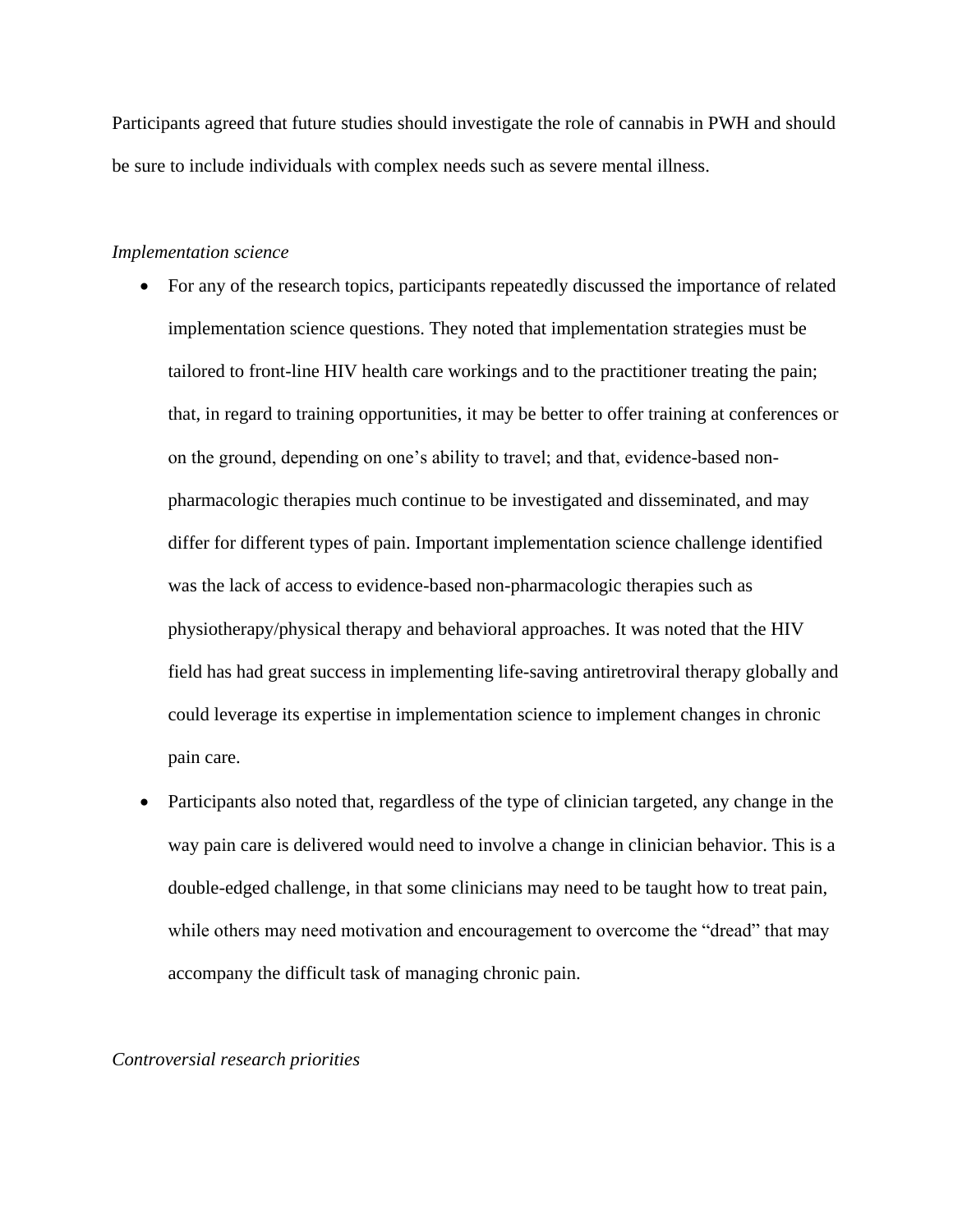The following topics elicited considerable debate, particularly regarding their relative importance:

- Understanding the prevalence of pain in PWH, or whether it is common enough that it would be more important to understand differences in prevalence of chronic pain between people with and without HIV.
- Identifying strategies to prevent chronic pain from developing in PWH.
- Using "deep phenotyping" is avenue in understanding pain in PWH. This approach uses a combination of questionnaires about pain and its impact with physical measures such as Quantitative Sensory Testing (QST), in which pain is induced in laboratory settings and various responses such as sensitivity to pain are measured. It is anticipated that such phenotyping may identify underlying pain-generating mechanisms that could lead to more individualized therapy. Though participants acknowledged that projects in deep phenotyping in HIV sensory neuropathy are ongoing, several proposed that additional work for headache, "fibromyalgianess," and chronic musculoskeletal pain in PWH should be undertaken. Establishing phenotypes within such broad, vague categories has important implications for accurate diagnosis and tailored therapies.
- There was general agreement that animal research could be important, but is most valuable when it is driven by observations in humans. There was also agreement that animal studies can help elucidate pain etiology and mechanisms, which was a highly rated priority, but this can also be accomplished in humans through approaches such as experimental approaches to measure pain in human subjects e.g., QST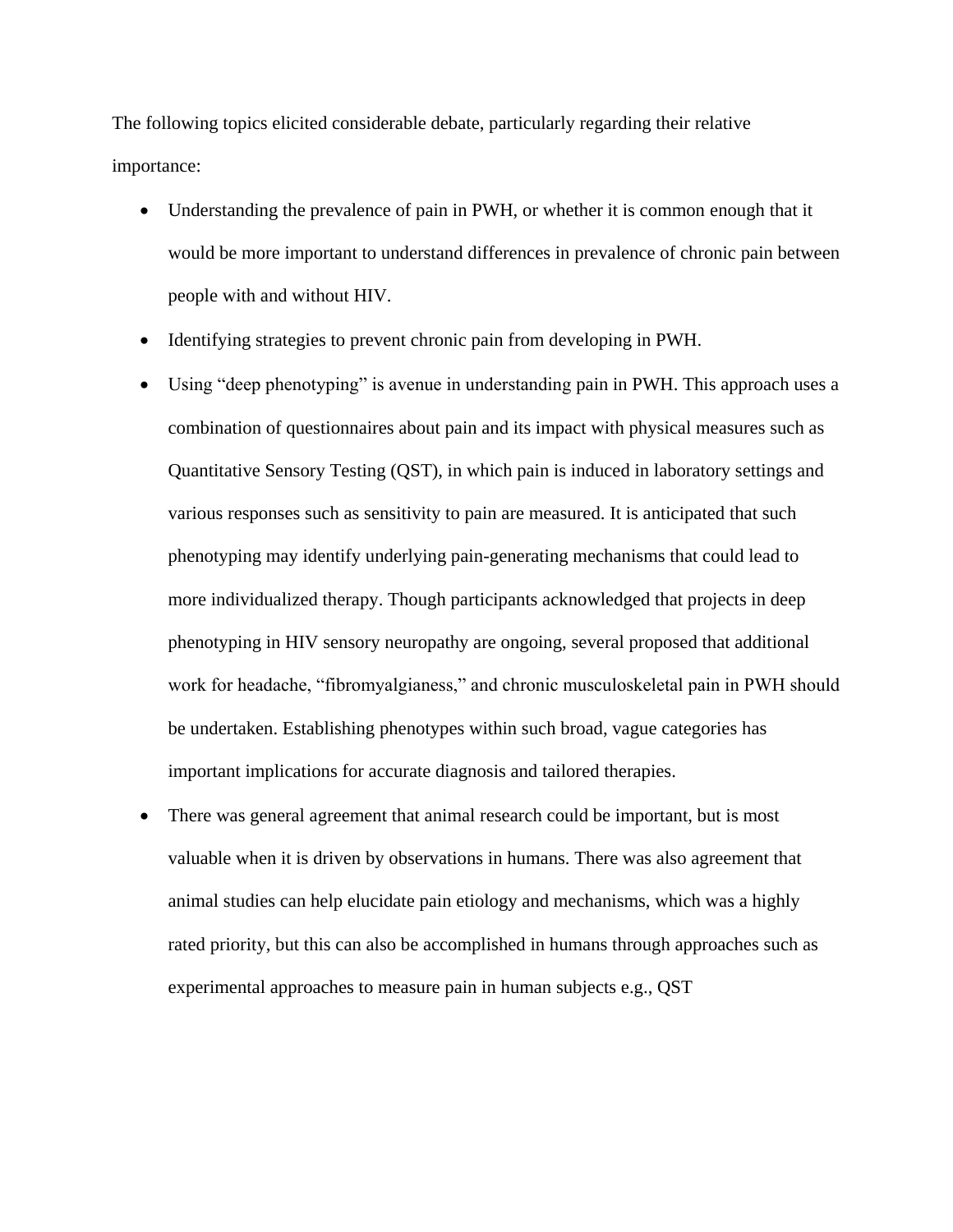### *Measurement domains*

During the discussion, participants recommended additional measurement domains beyond those identified through the questionnaire (shown in Table 2). These included pain diagnosis, sleep, burden of medical illness, burden of adverse effects of treatment, and relatedly, polypharmacy. Participants agreed that all of these domains were important and should not be ranked. There was also agreement that the field of chronic pain in PWH needs a core set of domains that should, ideally, be measured in any studies with this population. Participants also expressed the importance of not "reinventing the wheel." Many of the domains participants identified are also part of internationally recognized Initiative on Methods, Measurement, and Pain Assessment in Clinical Trials (IMMPACT) recommendations. Therefore, the group recommended that a subgroup of the Task Force convene to map both sets of domains identified to IMMPACT, and to identify additional systematically identify overlapping or missing areas. Another measurement challenge that may occur more commonly in PWH is the episodic disability of chronic pain, which may not be adequately captured on standard pain measures. Finally, participants acknowledged that, once a key set of measurement domains for chronic pain in PWH is identified, it will need to be further adapted and tailored for geographic and cultural differences. Participants also mentioned that qualitative investigations are essential to understand nuanced patient experiences that may vary between types of care settings and geography.

### *Patient involvement*

The importance of patient involvement in setting clinical and research priorities, as well as identifying key measurement domains, was a discussion that recurred throughout the group discussion. One participant referenced a patient speaker at a session earlier during the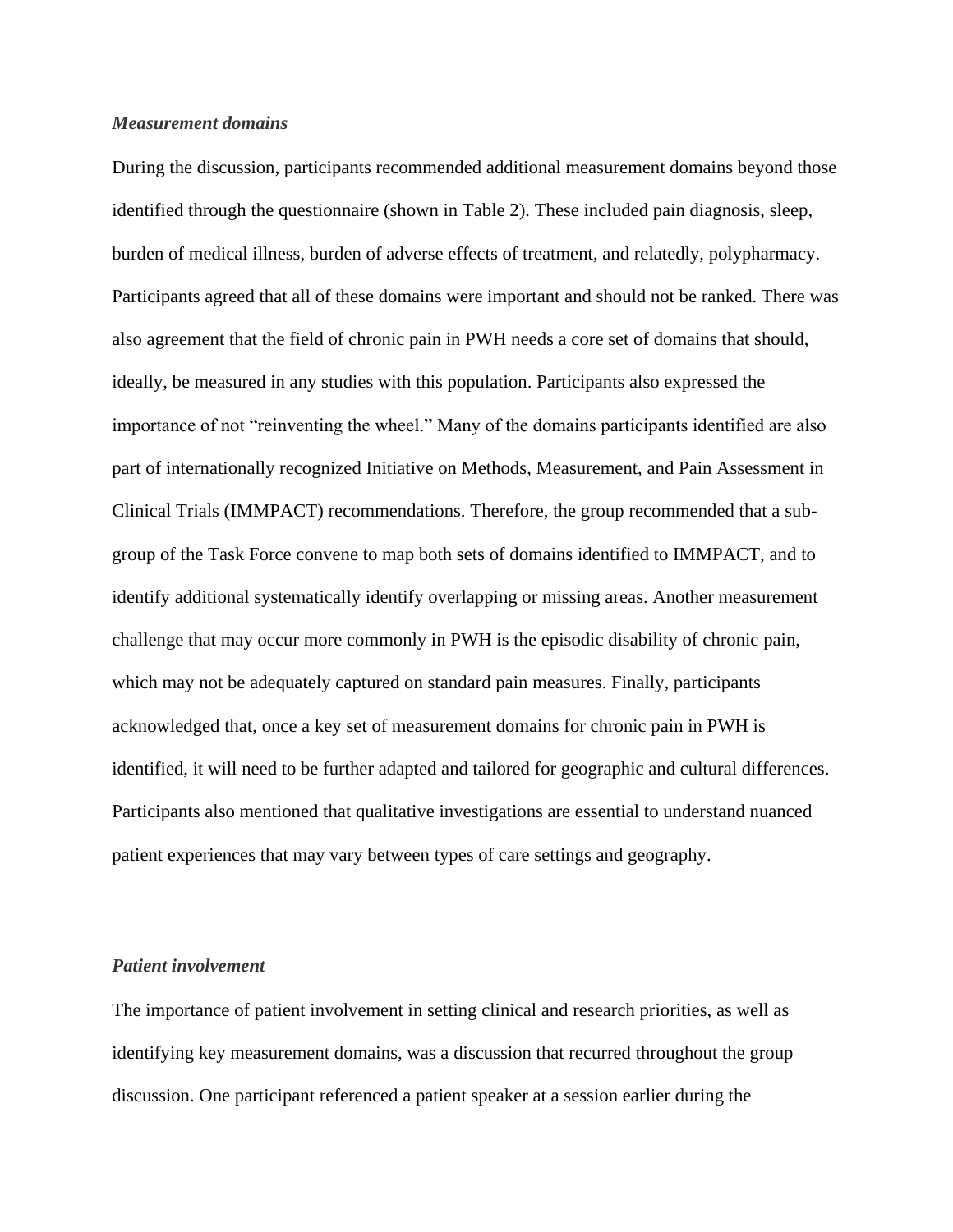AIDSImpact conference who said that it may not be that patients are hard to reach but rather that researchers hard to access. Participants brainstormed ways to involve patients from diverse geographical settings, discussed the need to overcome important barriers such as time zones and variable access to technology, and acknowledged that finding a truly representative group of patients is often extremely challenging. As the lay HIV organization advisory board member remarked, "patient representation is always minimal, always tokenistic, but always better than nothing."

### **Discussion**

This paper describes initial efforts identify a scientific agenda for pain in PWH. Many important research and clinical priorities emerged from the Task Force questionnaires and group discussion. For example, the etiologies of chronic pain in PWH emerged as a major knowledge gap, as did the question of how those etiologies compare with those of chronic pain in the general population. New empirical evidence addressing this knowledge gap could not only clarify why the prevalence of chronic pain in PWH appears to be consistently greater than in the general population, but could also suggest new potential therapeutic targets tailored to PWH. Similarly, many important pain-related measurement domains were identified and addressed, with a primary focus on domains that could be assessed in a standardized manner across various cohorts that include PWH in different countries. Certain measurement domains were considered to be fundamental but not specific to PWH (e.g., pain severity, pain interference, function), whereas other domains that are specific to PWH may be salient but not fundamental (e.g., stigma, viral suppression). Lastly, the Task Force agreed that ongoing efforts to establish a set of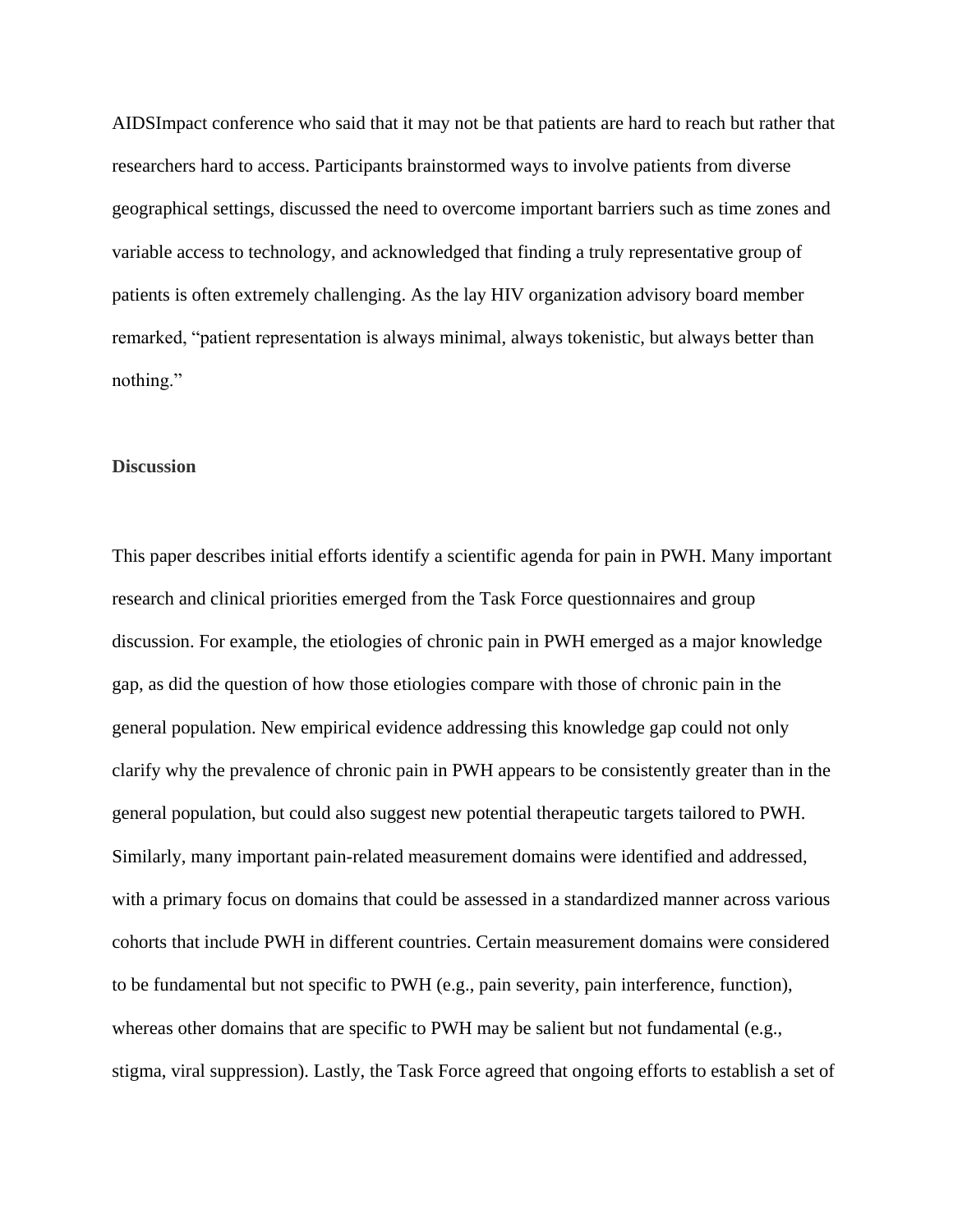standardized measurement domains for future clinical studies should be consistent with similar previous efforts such as IMMPACT.

Pain, including chronic pain in PWH, is influenced by biological and socio-cultural factors with vulnerability to pain differing by culture, genetics, environment and gender (Merlin, Zinski, et al., 2014). To date, the work on HIV-related pain has been conducted in discrete populations by independent groups of HIV clinical researchers. Future work on HIV-related chronic pain needs to be conducted in multiple diverse populations to provide insight into mechanistic commonalities and differences. While there are groups of HIV clinical researchers who have an interest in HIV-related pain, and whose existing data sets may provide further insight, these collaborations may be limited based on these present structures.

There is value in creating a globally representative group of investigators with a specific focus on chronic pain in PWH who collaborate on research questions using standardized outcome measures towards a common goal of understanding chronic pain in PWH and developing treatments to optimize quality of life (Bristowe, Clift, et al., 2019). This group would also have the potential to increase patient participation and improve diversity in representation. The HIV arena has a well-established history patient involvement in research. Active community groups, a tradition of prioritizing patients' voices at conferences, and patient representation on trial steering groups have led to a culture of patient-centered research in HIV. The tradition is also growing in pain research with the International Association for the Study of Pain increasing its support of patient involvement initiatives. In order to ensure that patient engagement is authentic and not tokenistic, it was decided that a key next step will be to survey international patient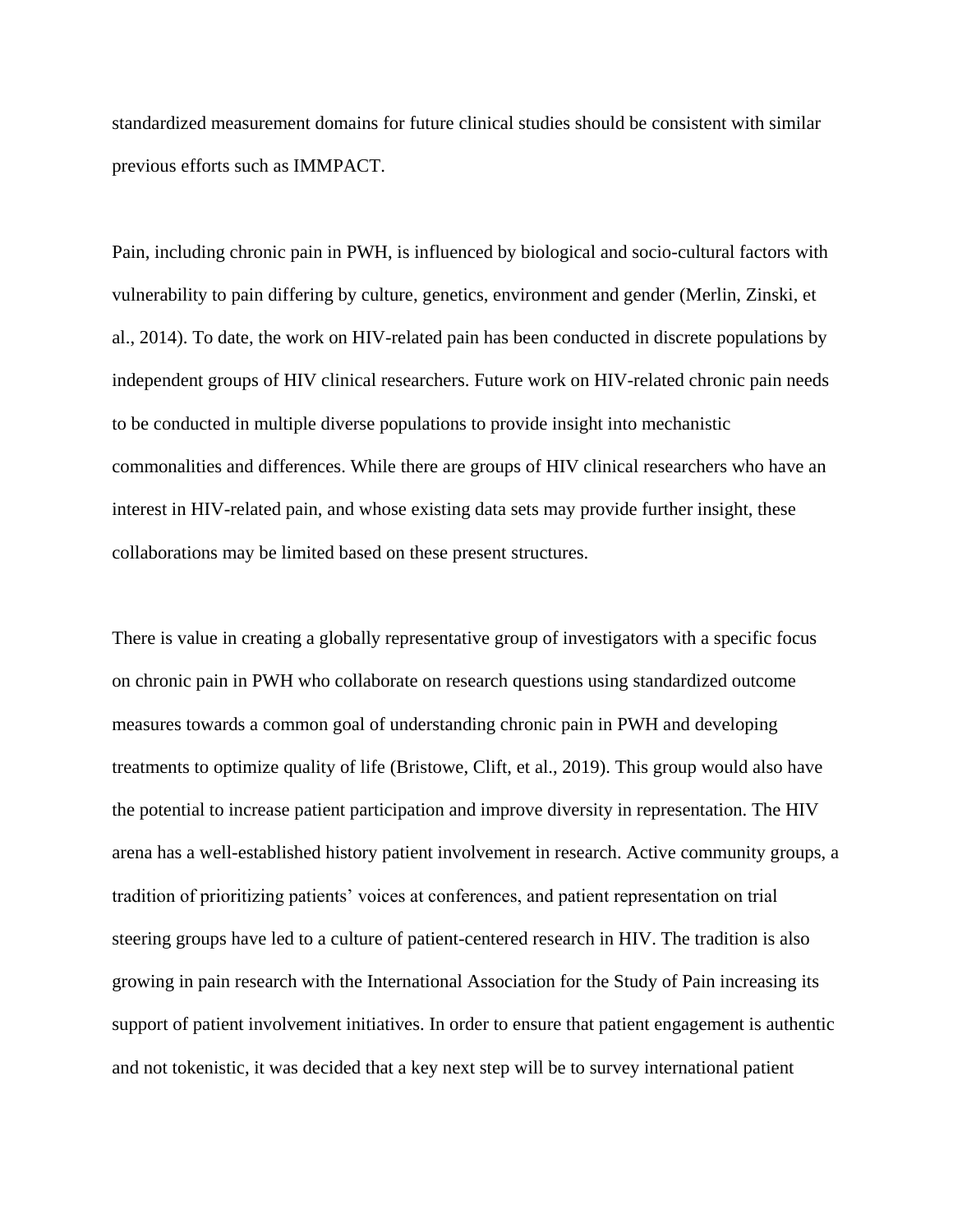opinion on research priorities using a significantly diverse group of patients, representing vastly different geographic locations, languages, and education levels. To accomplish this, we will leverage our Task Force's extensive connections to patient groups globally.

In sum, this study was a first step toward establishing important areas for future research and identifying key measurement domains. Combining priorities presented here with those identified during the upcoming patient survey will ensure adequate stakeholder representation. Our new Task Force provides an important platform for future collaborations and has great potential to shape the future of global research in HIV and pain.

### **Acknowledgements**

The authors would like to thank Ethan Lennox, Sarah Cox, Paula Lum, Carlos Del Rio, and Shao-Jun Tang for their participation and editorial assistance. This research is independent work supported in part by the National Institutes of Health (NHLBI R01HL147603 [BRG, JSM]) and the National Institute for Health Research (NIHR Postdoctoral Fellowship, PDF-2015-08-059 [WS]). The views expressed in this publication are those of the authors and not necessarily those of the NHS, the National Institute for Health Research or the Department of Health. Kelly K. O'Brien is supported by a Canada Research Chair (CRC) in Episodic Disability and Rehabilitation. Victoria J Madden is supported by the National Institutes of Health [K43TW011442].

**Declaration of interest statement:**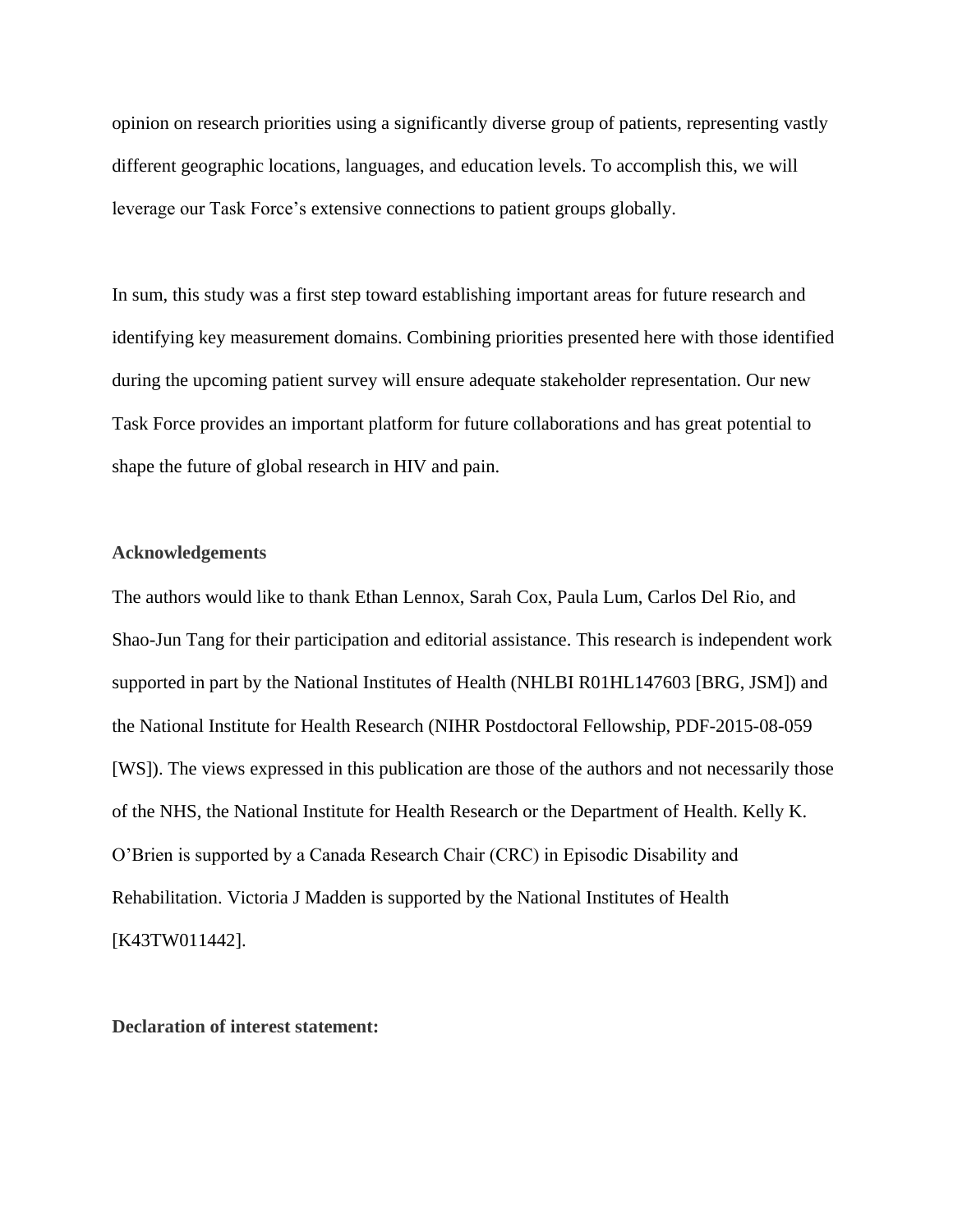Dr. Uebelacker's spouse is employed by Abbvie Pharmaceuticals. Otherwise, the authors have no conflicts of interest to disclose.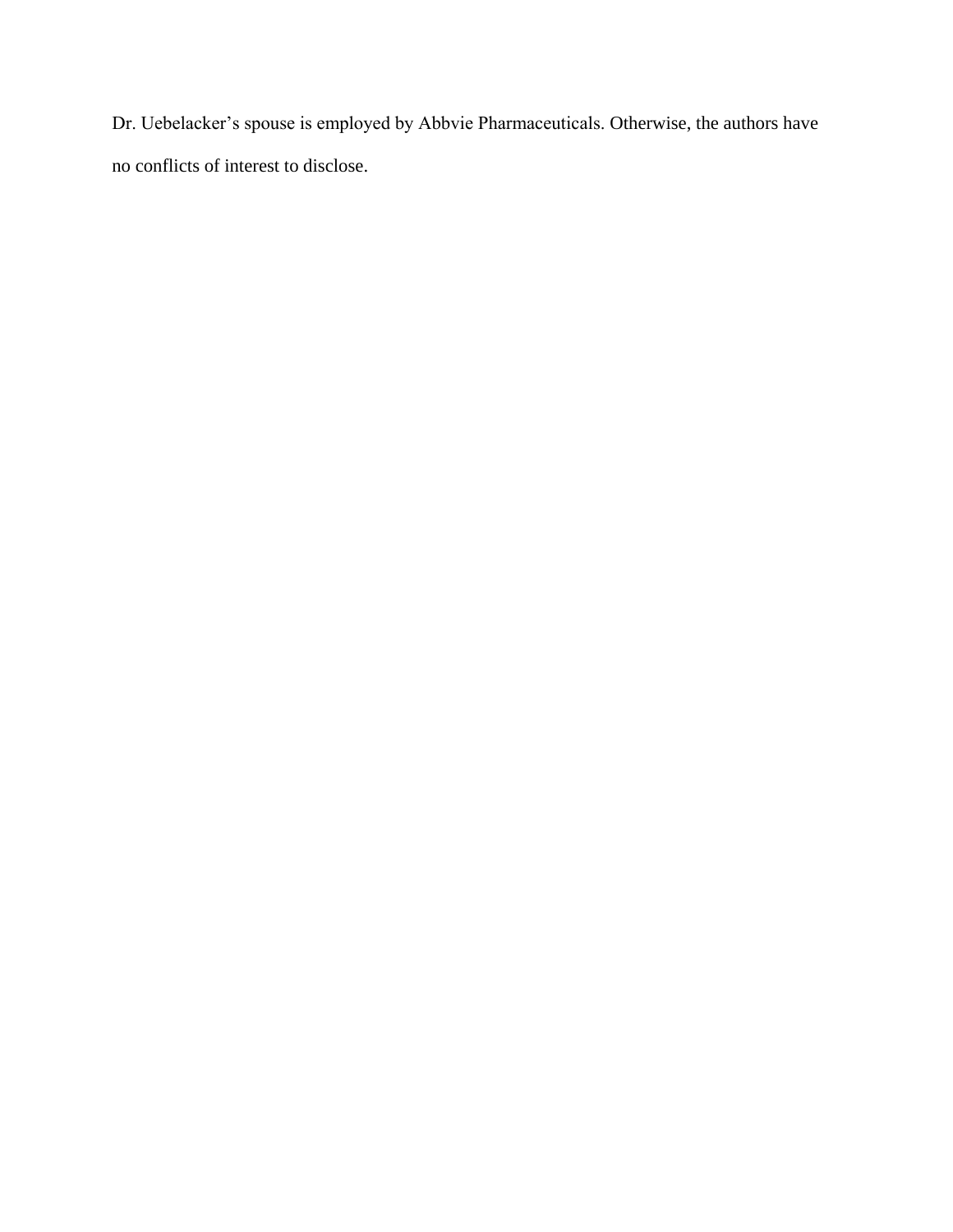### **References**

British HIV Association. (2018) **BHIVA Standards of Care for People Living with HIV**.

Bristowe, K., Clift, P., James, R., Josh, J., Platt, M., Whetham, J., ... & Murtagh, F. E. M. (2019). Towards person‐centred care for people living with HIV: what core outcomes matter, and how might we assess them? A cross‐national multi‐centre qualitative study with key stakeholders. *HIV medicine*, *20*(8), 542-554.

Bruce, R. D., Merlin, J., Lum, P. J., Ahmed, E., Alexander, C., Corbett, A. H., ... & Selwyn, P. (2017). 2017 HIVMA of IDSA clinical practice guideline for the management of chronic pain in patients living with HIV. *Clinical Infectious Diseases*, *65*(10), e1-e37.

Dahlhamer, J., Lucas, J., Zelaya, C., Nahin, R., Mackey, S., DeBar, L., ... & Helmick, C. (2018).

Prevalence of chronic pain and high-impact chronic pain among adults—United States, 2016. *Morbidity and Mortality Weekly Report*, *67*(36), 1001.

Fayaz, A., Croft, P., Langford, R. M., Donaldson, L. J., & Jones, G. T. (2016). Prevalence of chronic pain in the UK: a systematic review and meta-analysis of population studies. *BMJ open*, *6*(6).

Fredericksen, R. J., Edwards, T. C., Merlin, J. S., Gibbons, L. E., Rao, D., Batey, D. S., ... & Crane, H. M. (2015). Patient and provider priorities for self-reported domains of HIV clinical care. *AIDS care*, *27*(10), 1255-1264.

Hsieh, H. F., & Shannon, S. E. (2005). Three approaches to qualitative content analysis. *Qualitative health research*, *15*(9), 1277-1288.

Kietrys, D. M., Galantino, M. L., Cohen, E. T., Parrott, J. S., Gould-Fogerite, S., & O'Brien, K. K. (2018). Yoga for persons with HIV-related distal sensory polyneuropathy: a case series. *Rehabilitation Oncology*, *36*(2), 123-131.

Kietrys, D., Myezwa, H., Galantino, M. L., Parrott, J. S., Davis, T., Levin, T., ... & Hanass-Hancock, J. (2019). Functional limitations and disability in persons living with HIV in South Africa and United States: similarities and differences. *Journal of the International Association of Providers of AIDS Care (JIAPAC)*, *18*, 2325958219850558.

Lazarus, J. V., Safreed-Harmon, K., Barton, S. E., Costagliola, D., Dedes, N., del Amo Valero, J., ... & Vella, S. (2016). Beyond viral suppression of HIV–the new quality of life frontier. *BMC medicine*, *14*(1), 94.

Merlin, J. S., Cen, L., Praestgaard, A., Turner, M., Obando, A., Alpert, C., ... & Frank, I. (2012). Pain and physical and psychological symptoms in ambulatory HIV patients in the current treatment era. *Journal of pain and symptom management*, *43*(3), 638-645.

Merlin, J. S., Long, D., Becker, W. C., Cachay, E. R., Christopoulos, K. A., Claborn, K., ... & Liebschutz, J. M. (2018). The association of chronic pain and long-term opioid therapy with HIV treatment outcomes. Journal of acquired immune deficiency syndromes (1999), 79(1), 77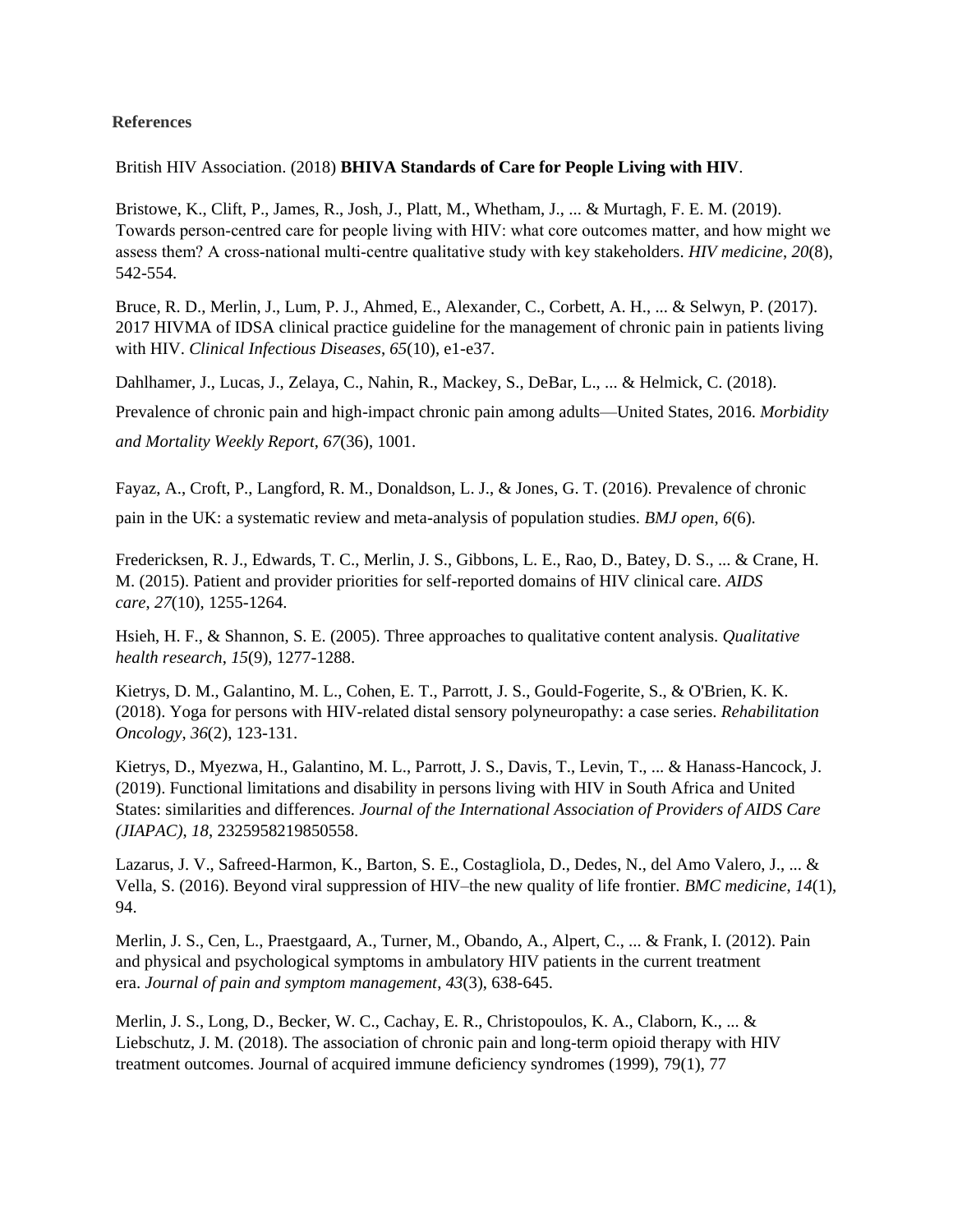Merlin, J. S., Westfall, A. O., Raper, J. L., Zinski, A., Norton, W. E., Willig, J. H., ... & Mugavero, M. J. (2012). Pain, mood, and substance abuse in HIV: implications for clinic visit utilization, ART adherence, and virologic failure. *Journal of acquired immune deficiency syndromes (1999)*, *61*(2), 164.

Merlin, J. S., Westfall, A. O., Chamot, E., Overton, E. T., Willig, J. H., Ritchie, C., ... & Mugavero, M. J. (2013). Pain is independently associated with impaired physical function in HIV-infected patients. *Pain Medicine*, *14*(12), 1985-1993.

Merlin, J. S., Zinski, A., Norton, W. E., Ritchie, C. S., Saag, M. S., Mugavero, M. J., ... & Hooten, W. M. (2014). A conceptual framework for understanding chronic pain in patients with HIV. *Pain Practice*, *14*(3), 207-216.

National Department of Health (NDoH); Statistics South Africa (Stats SA); South African Medical Research Council (SAMRC); ICF. (2019). South Africa Demographic and Health Survey 2016.

O'Brien, K. K., Hanna, S., Solomon, P., Worthington, C., Ibáñez-Carrasco, F., Carusone, S. C., ... & Gayle, P. (2019). Characterizing the disability experience among adults living with HIV: a structural equation model using the HIV disability questionnaire (HDQ) within the HIV, health and rehabilitation survey. *BMC infectious diseases*, *19*(1), 594.

Sabin, C. A., Harding, R., Bagkeris, E., Nkhoma, K., Post, F. A., Sachikonye, M., ... & Vera, J. (2018). Pain in people living with HIV and its association with healthcare resource use, well being and functional status. *Aids*, *32*(18), 2697-2706.

Scott, W., Arkuter, C., Kioskli, K., Kemp, H., McCracken, L. M., Rice, A. S., & Williams, A. C. D. C. (2018). Psychosocial factors associated with persistent pain in people with HIV: a systematic review with meta-analysis. *Pain*, *159*(12), 2461.

Sharma, A., Hoover, D. R., Shi, Q., Tsao, J. C., Cox, C., Gustafson, D. R., ... & Plankey, M. W. (2018). Frequent occurrence of pain and prescription opioid use for treatment of pain among women with and at risk for HIV infection. *AIDS and Behavior*, *22*(6), 2008-2017.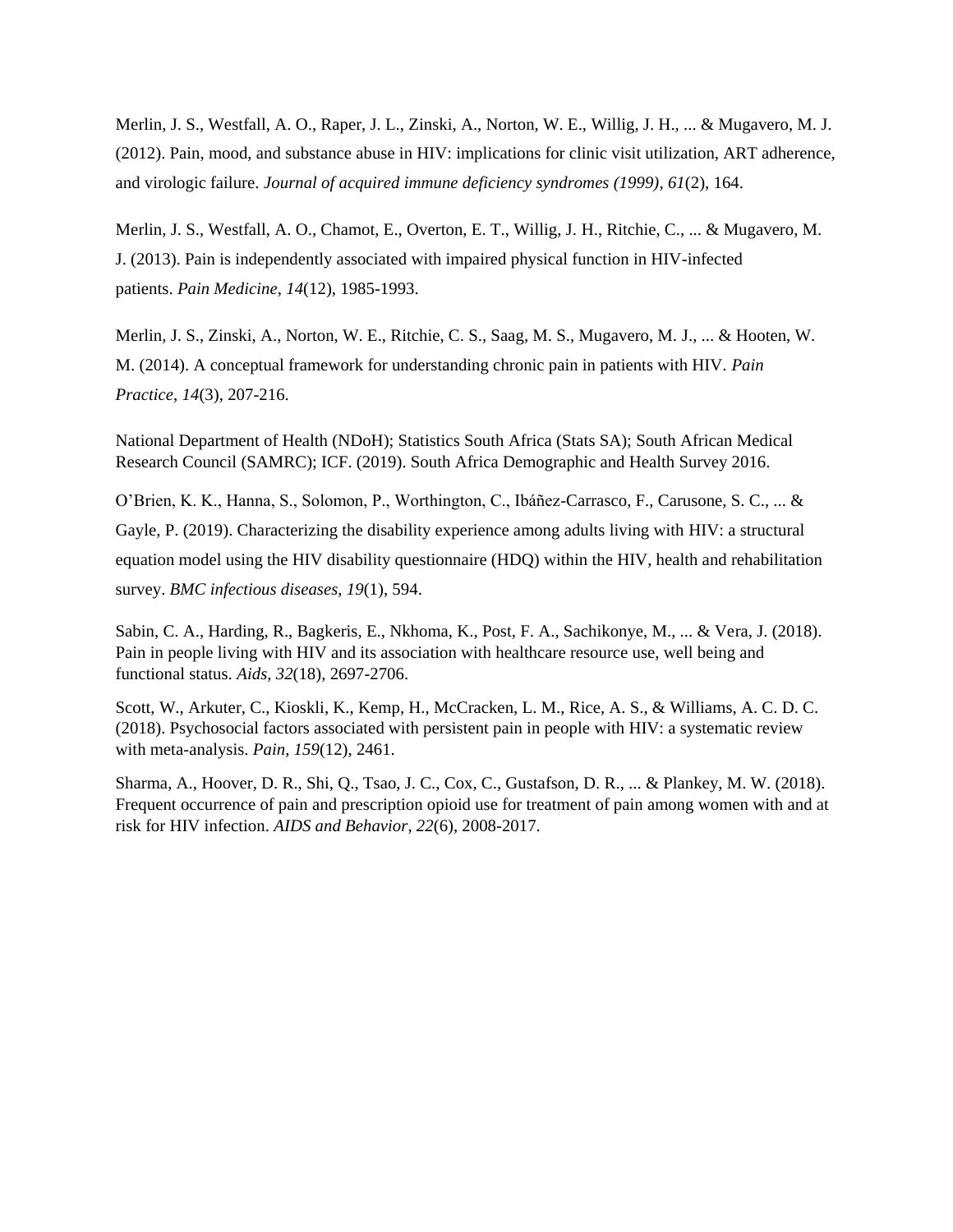#### **Table 1. Knowledge gaps (n=29)**

What are the etiologies of chronic pain in people living with HIV (PWH)? Are those etiologies similar to or different from the etiologies of pain in the general population?

How do psychosocial factors impact the experience and management of chronic pain in PWH?

How prevalent is chronic pain in PWH?

How can chronic pain in PWH best be managed, including non-opioid and non-pharmaceutical forms of pain management?

How can chronic pain management be tailored for individuals, including personalized pain management and the integration of treatment for chronic pain and addiction in PWH?

How does lack of knowledge of HIV and chronic pain among general practitioners affect patients?

How can chronic pain in PWH be prevented?

How can clinicians be encouraged to universally screen PWH for chronic pain?

How should we evaluate the relevance of animal models of chronic pain in PWH?

What are cost-effective approaches to chronic pain management in PWH?

#### **Table 2. Measurement domains from Questionnaire 2**

Addiction

Anxiety

ART Adherence

Burden of Pain

Contribution of Therapies to Pain Management

Depression

Disability

Efficacy of Pain Management

Function (including pain interference, both physical and psychological)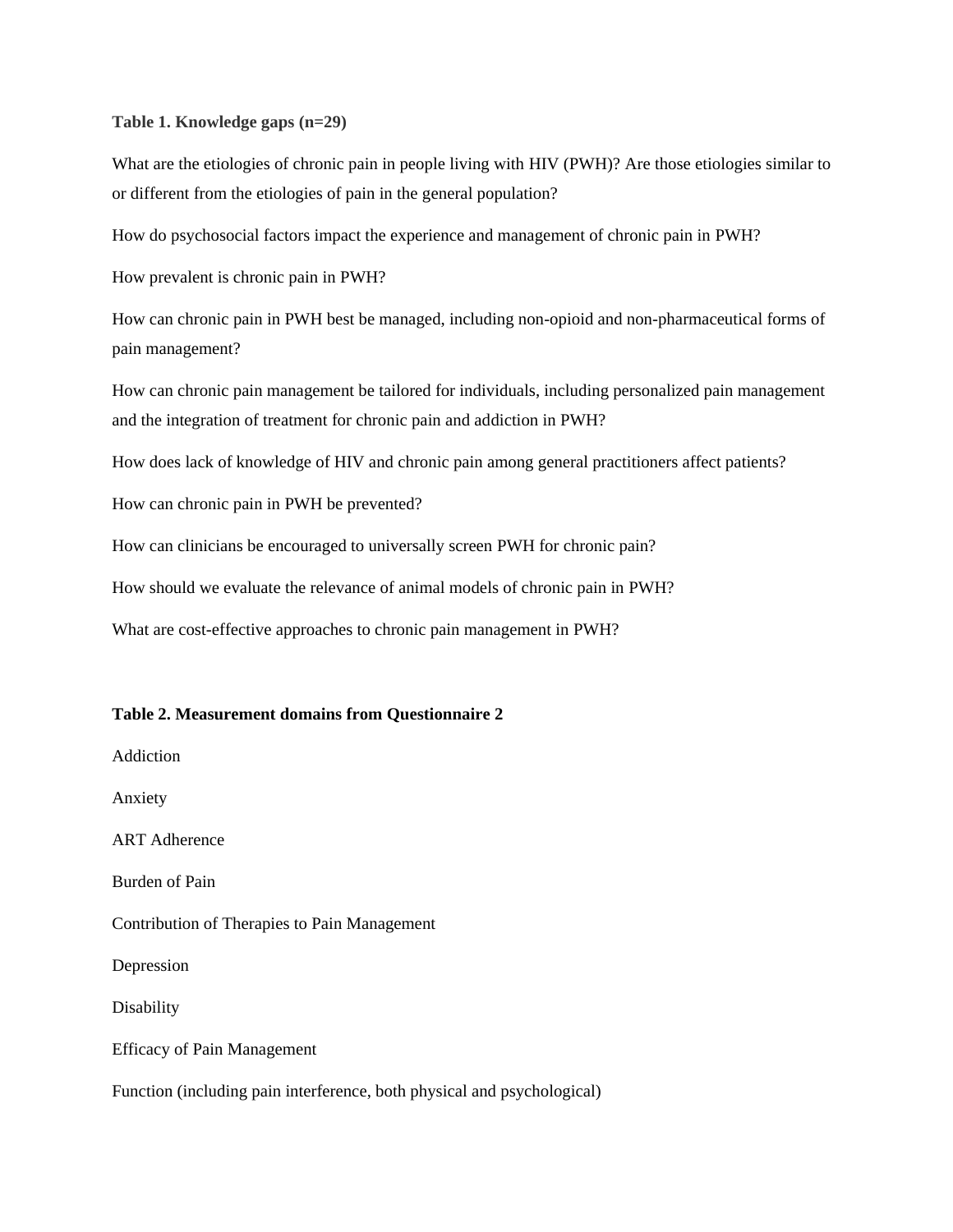Pain Interference

Pain-related cognition

Pain-related coping

Pain-related fear

Pain Severity

Psychological Well-Being

PTSD

Resilience

Self-Management of Pain

Site of Pain

Social Support

Stigma

Subjective Wellbeing

Trauma (e.g., measure of traumatic life events)

Treatment expectancies

Viral Suppression

Retention in Care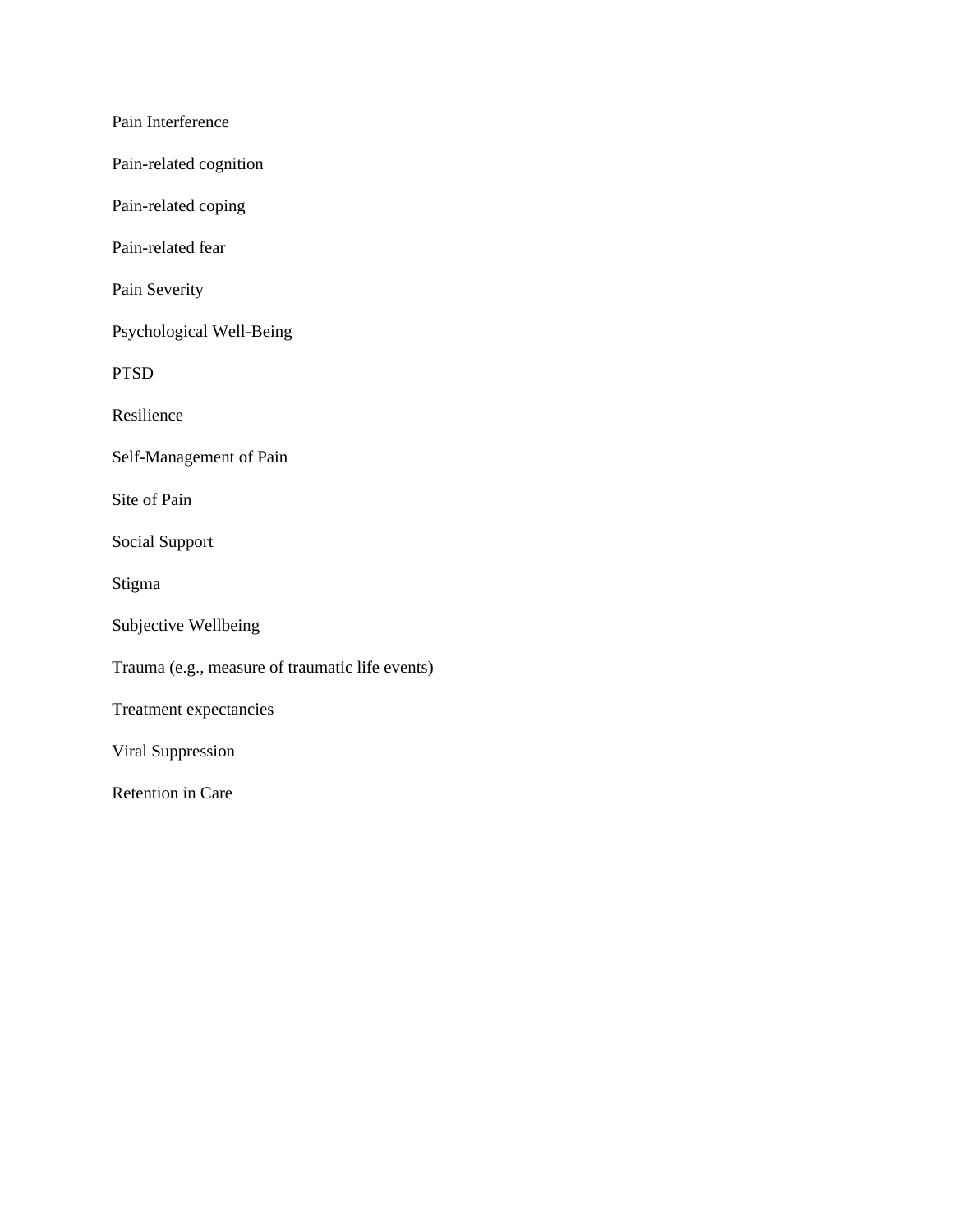**Question** Number of participants who ranked question 1, 2, or 3 (out of 10) Number of participants who ranked question 8, 9, or 10 (out of 10) How can chronic pain in PWH best be managed, including nonopioid and non-pharmaceutical forms of pain management?  $\begin{array}{|c|c|} \hline \end{array}$  9 0 What are the etiologies of chronic pain in people living with HIV (PWH)? Are those etiologies similar to or different from the etiologies of pain in the general population? 6 3 How can chronic pain management be tailored for individuals, including personalized pain management and the integration of treatment for chronic pain and addiction in PWH? 1 What are cost-effective approaches to chronic pain management in PWH? 6 3 How can chronic pain in PWH be prevented?  $\boxed{5}$  4 How can clinicians be encouraged to universally screen PWH for chronic pain?  $\begin{array}{|c|c|} \hline 4 & 5 \\ \hline \end{array}$ How do psychosocial factors impact the experience and management of chronic pain in PWH? 2

**Table 3. Knowledge gap importance rankings for improving care (n=25)**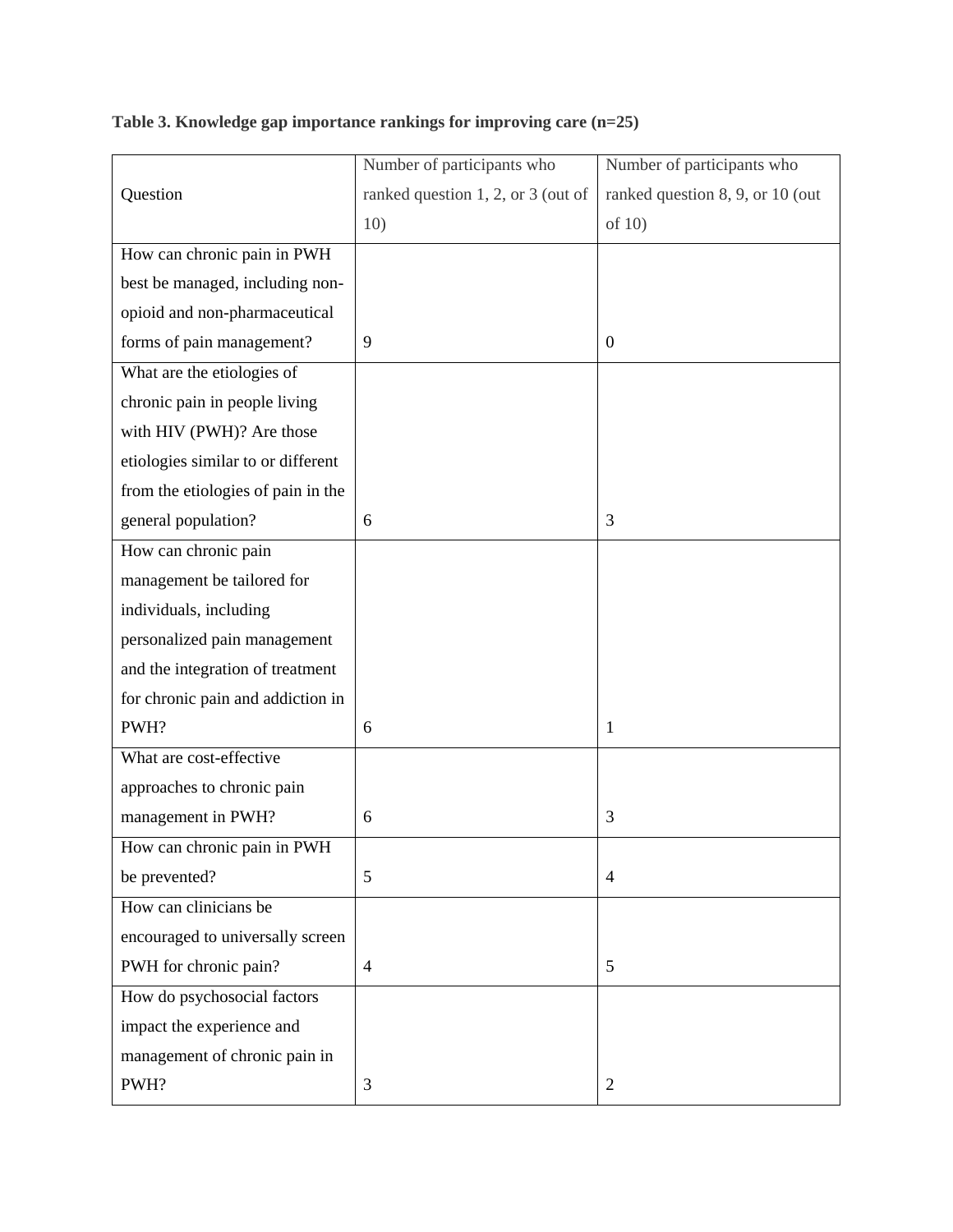| How prevalent is chronic pain in |          |    |
|----------------------------------|----------|----|
| PWH?                             | 3        | 9  |
| How does lack of knowledge of    |          |    |
| HIV and chronic pain among       |          |    |
| general practitioners affect     |          |    |
| patients?                        | 3        | 5  |
| How should we evaluate the       |          |    |
| relevance of animal models of    |          |    |
| chronic pain in PWH?             | $\theta$ | 13 |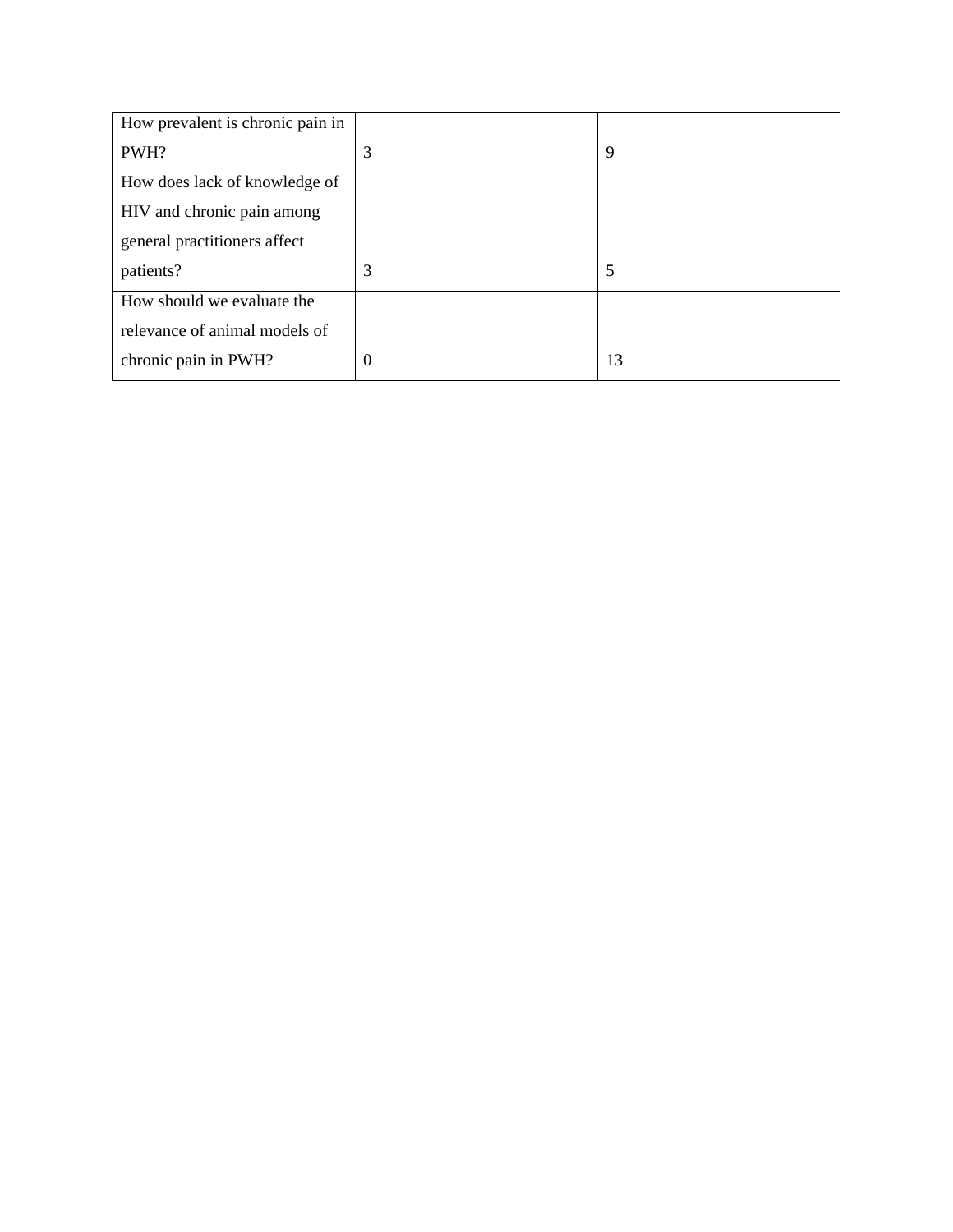**Question** Number of participants who ranked question 1, 2, or 3 (out of 10) Number of participants who ranked question 8, 9, or 10 (out of 10) What are the etiologies of chronic pain in people living with HIV (PWH)? Are those etiologies similar to or different from the etiologies of pain in the general population? 11 11 11 11 11 How do psychosocial factors impact the experience and management of chronic pain in PWH? 2 How prevalent is chronic pain in PWH? 6 3 How can chronic pain in PWH best be managed, including nonopioid and non-pharmaceutical forms of pain management?  $\begin{array}{|c|c|} \hline 6 \end{array}$  | 1 How can chronic pain management be tailored for individuals, including personalized pain management and the integration of treatment for chronic pain and addiction in PWH? 5 3 How should we evaluate the relevance of animal models of chronic pain in PWH?  $\begin{array}{|c|c|c|c|c|} \hline 4 & 7 \\ \hline \end{array}$ How can chronic pain in PWH be prevented? 2 1

**Table 3. Knowledge gap importance rankings for advancing the science**